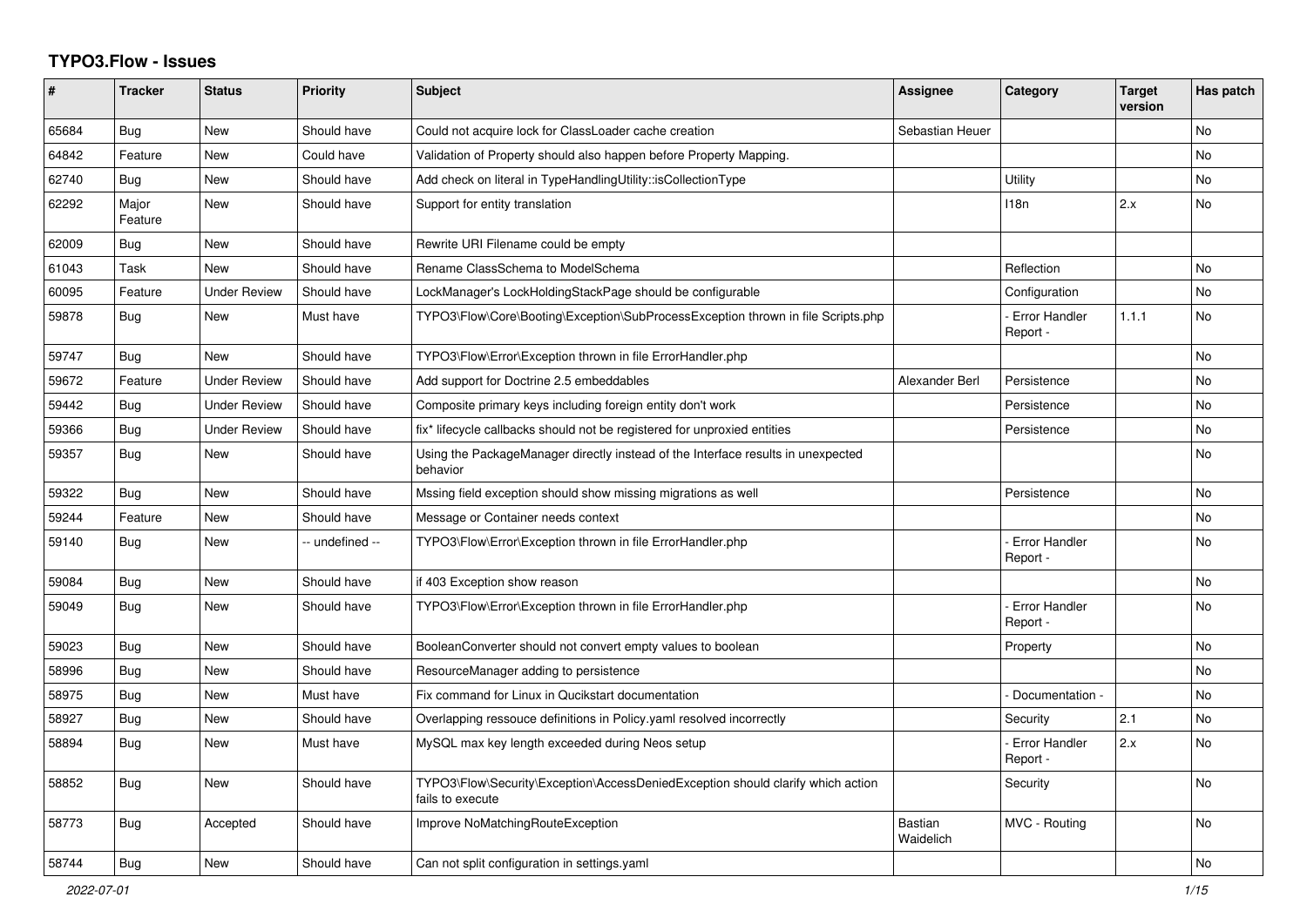| #     | <b>Tracker</b>   | <b>Status</b>       | <b>Priority</b> | <b>Subject</b>                                                                                     | Assignee                    | Category        | <b>Target</b><br>version | Has patch |
|-------|------------------|---------------------|-----------------|----------------------------------------------------------------------------------------------------|-----------------------------|-----------------|--------------------------|-----------|
| 58622 | Feature          | New                 | Must have       | Clearer Exception: Array to string conversion                                                      |                             | Core            |                          | No        |
| 58579 | Feature          | New                 | Should have     | Adding own environment constants to Flow                                                           |                             |                 | 2.x                      | No        |
| 58494 | <b>Bug</b>       | Needs<br>Feedback   | Must have       | Inifinite redirects if index.php presents in URI                                                   | <b>Bastian</b><br>Waidelich | MVC - Routing   |                          | No        |
| 58408 | Task             | New                 | Should have     | Disable manualy persisting                                                                         |                             |                 |                          | No        |
| 58193 | Bug              | <b>Under Review</b> | Should have     | Forward-port changelogs to master branch                                                           | Karsten<br>Dambekalns       |                 |                          | No        |
| 58184 | Major<br>Feature | New                 | Should have     | HTTP request argument building for different use cases                                             |                             | Http            |                          | No        |
| 58153 | <b>Bug</b>       | New                 | Should have     | Session - Scope, Property with interface annotation fails at wakeup                                |                             | <b>AOP</b>      | 2.1                      | No        |
| 57972 | <b>Bug</b>       | New                 | Should have     | Missing @ManyToOne in example for resource                                                         |                             | Documentation - |                          | No        |
| 57815 | Bug              | New                 | Should have     | Invalid resources are saved in the persistent resources folder                                     |                             | Resource        |                          | No        |
| 57796 | <b>Bug</b>       | New                 | Should have     | XLIFF Fails if $id ==$ nodedata                                                                    |                             |                 |                          | No        |
| 57763 | Feature          | New                 | Should have     | Allow controller / package / action as params in<br>\TYPO3\Fluid\ViewHelpers\Form\ButtonViewHelper |                             |                 |                          | No        |
| 57541 | Bug              | <b>Under Review</b> | Must have       | Content Security: operands work intrinsically differently in Rewrite and Manual check              |                             | Security        |                          | No        |
| 57450 | Bug              | New                 | Should have     | International E-Mail addresses (umlauts, etc.) are not validated correctly                         |                             | Validation      |                          | No        |
| 57437 | Bug              | New                 | Should have     | Composer package replacement is not supported                                                      |                             | Package         |                          | No        |
| 57374 | <b>Bug</b>       | New                 | Should have     | Persisted entities saved in session are not resolved                                               |                             | Session         | 2.x                      | No        |
| 56916 | Feature          | <b>New</b>          | Should have     | Support PATCH request method as of RFC5789                                                         |                             | Http            |                          | <b>No</b> |
| 56856 | Bug              | <b>Under Review</b> | Must have       | Fix StandardView Template                                                                          |                             |                 |                          | No        |
| 56744 | Feature          | New                 | Must have       | stay logged in                                                                                     |                             |                 |                          | No        |
| 56639 | Feature          | New                 | Must have       | Implement "getPrivateStorageUriByResource()" for recieving (image-) file URIs                      | Robert Lemke                |                 | 2.x                      |           |
| 56602 | Major<br>Feature | New                 | Should have     | Handling Of Multi Identity Entities                                                                |                             | Persistence     |                          | No        |
| 56601 | <b>Bug</b>       | <b>Under Review</b> | Must have       | PersistenceManager wrong handling of ORM\ld                                                        |                             |                 |                          | No        |
| 56573 | <b>Bug</b>       | New                 | Should have     | Converting by Flow\Identity                                                                        |                             | Persistence     |                          | No        |
| 56556 | Feature          | New                 | Should have     | support hasProperty and isProperty                                                                 |                             |                 |                          | No        |
| 56544 | Bug              | New                 | Must have       | FLOW Exception on tar package inclusion via composer                                               |                             | Core            |                          | No        |
| 56486 | Feature          | New                 | Should have     | Optimize the ObjectManager for performance                                                         |                             |                 |                          | No        |
| 56107 | <b>Bug</b>       | New                 | Should have     | Property mapping configuration only supports one wildcard at a time                                |                             | Property        |                          | No        |
| 56036 | Feature          | New                 | Should have     | Optimize autoloading                                                                               |                             |                 |                          | No        |
| 55958 | Task             | New                 | Should have     | RFC: Use PHP 5.4 closure features for direct ObjectAccess                                          |                             |                 |                          | No        |
| 55957 | Task             | New                 | Should have     | RFC: Optimize AOP proxies                                                                          |                             | AOP             |                          | No        |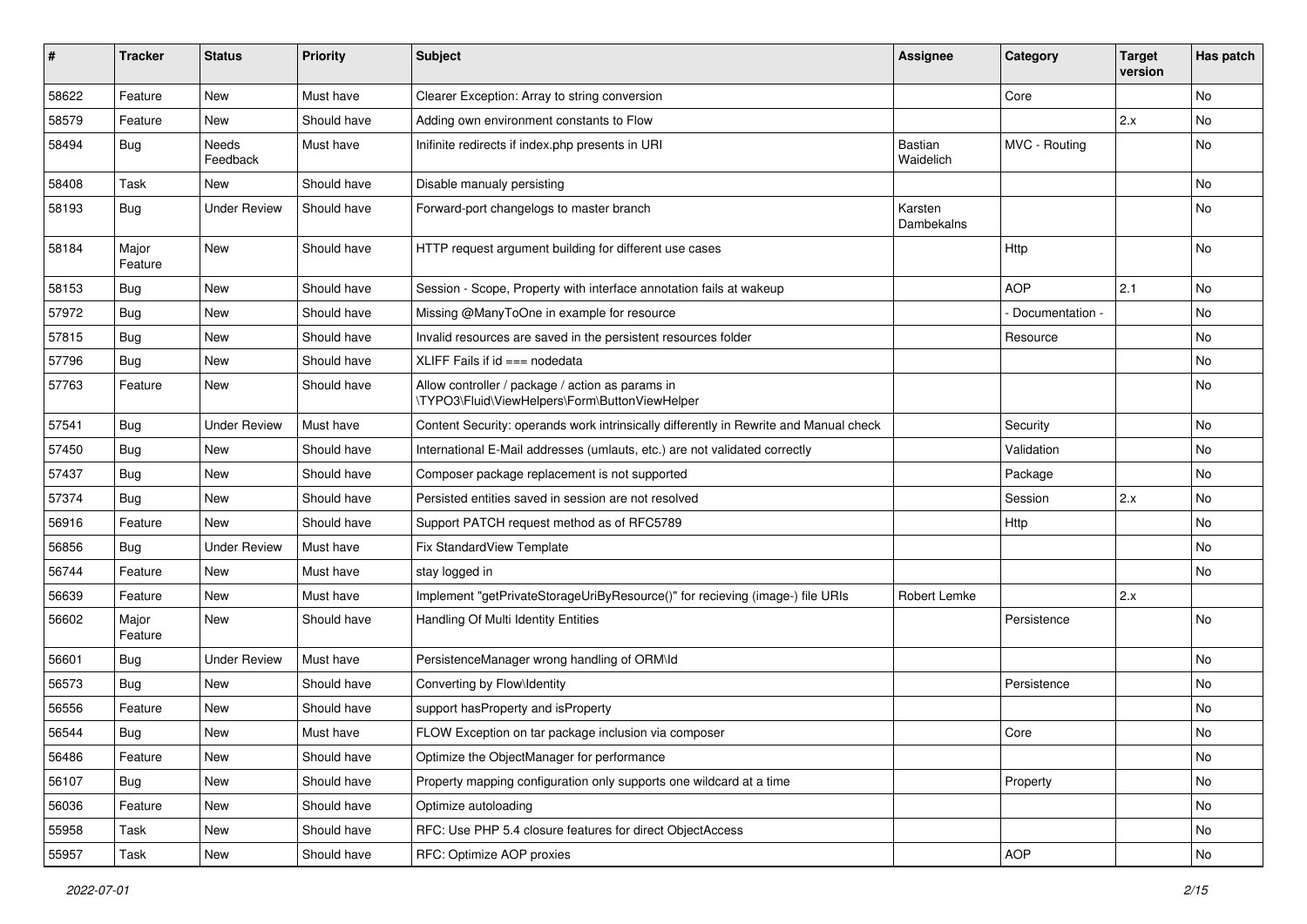| #     | Tracker    | <b>Status</b>       | <b>Priority</b> | <b>Subject</b>                                                                                                       | <b>Assignee</b>        | Category                         | <b>Target</b><br>version | Has patch |
|-------|------------|---------------------|-----------------|----------------------------------------------------------------------------------------------------------------------|------------------------|----------------------------------|--------------------------|-----------|
| 55954 | <b>Bug</b> | <b>New</b>          | Should have     | Associations to ValueObjects should not be cascade all'd                                                             |                        |                                  |                          | No        |
| 55953 | Task       | New                 | Could have      | Repair and streamline ValueObject support                                                                            |                        | Persistence                      |                          | No        |
| 55937 | <b>Bug</b> | New                 | Must have       | FlashMessage queue is lost                                                                                           |                        | Session                          |                          | No        |
| 55870 | Feature    | New                 | Must have       | Enhance f:form.textfield or add a f:form.datefield VH with enhanced validation and<br>propertymapping                | Christian Müller       |                                  |                          | No        |
| 55831 | Feature    | <b>New</b>          | Should have     | Different scenarios for session settings                                                                             |                        |                                  |                          | <b>No</b> |
| 55793 | Feature    | <b>Under Review</b> | Could have      | Add Support for groupBy                                                                                              | Kerstin<br>Huppenbauer | Persistence                      |                          | No        |
| 55719 | Feature    | New                 | Could have      | Support additional Resource Folders                                                                                  |                        |                                  |                          | No        |
| 55306 | <b>Bug</b> | <b>Under Review</b> | Should have     | Filenames should not exceed 255 characters                                                                           | Christian Müller       |                                  |                          | No        |
| 55199 | Feature    | New                 | Should have     | Avoid Buffering of Shell output                                                                                      |                        | Cli                              |                          | No        |
| 54744 | <b>Bug</b> | New                 | Should have     | System.log contains many NOTICE Flow The argument "workspace" declared in<br>pointcut does not exist in method TYPO3 |                        | Log                              |                          | No        |
| 54589 | <b>Bug</b> | <b>New</b>          | Should have     | Role parent is not removed from roles MM table                                                                       |                        | Security                         |                          | <b>No</b> |
| 54549 | <b>Bug</b> | New                 | Must have       | PackageManager::createPackage is incompatible to PackageManagerInterface                                             |                        |                                  |                          | No        |
| 54458 | <b>Bug</b> | New                 | Should have     | Missing Version Number in packages                                                                                   |                        | Package                          |                          | No        |
| 54451 | Bug        | New                 | Must have       | No functionality at Apache environments with suexec                                                                  |                        |                                  |                          | No        |
| 54446 | <b>Bug</b> | New                 | Should have     | Cache filebackend 'include once'                                                                                     |                        | Cache                            |                          | No        |
| 54381 | Bug        | New                 | -- undefined -- | TYPO3\Flow\Core\Booting\Exception\SubProcessException thrown in file Scripts.php                                     |                        | - Error Handler<br>Report -      |                          | No        |
| 54181 | <b>Bug</b> | New                 | Could have      | Use date_default_timezone_get() instead of ini_get('date.timezone')                                                  |                        | Core                             |                          | Yes       |
| 54146 | <b>Bug</b> | New                 | Should have     | Different sorting of arguments in ACL Patterns doesnt work                                                           | Christian Müller       | Security                         |                          | No        |
| 54046 | Bug        | New                 | Must have       | Removal of ValueObjects from a ManyToMany relationship is not possible                                               |                        | Persistence                      | 2.1                      | No        |
| 54037 | Feature    | <b>Under Review</b> | Should have     | JsonView accepts encoding options                                                                                    |                        | <b>MVC</b>                       |                          | No        |
| 53851 | Bug        | New                 | -- undefined -- | TYPO3\Flow\Core\Booting\Exception\SubProcessException thrown in file Scripts.php                                     |                        | <b>Error Handler</b><br>Report - |                          | No        |
| 53620 | <b>Bug</b> | New                 | Should have     | Move Classes/TYPO3/Flow/Composer to own Package                                                                      |                        | Package                          |                          | No        |
| 53533 | <b>Bug</b> | New                 | Should have     | Class reflection assumes reverse PSR-0, can lead to fail in autoloader                                               |                        | Reflection                       |                          | No        |
| 53350 | <b>Bug</b> | Accepted            | Should have     | Trying to create a Link in an Template in CLI Context should provide a helpful<br>exception                          | Bastian<br>Waidelich   | MVC - Routing                    |                          | No        |
| 53262 | Bug        | New                 | Should have     | FileBakend have some race condition                                                                                  | Dominique Feyer        | Cache                            |                          | Yes       |
| 53224 | Bug        | New                 | Should have     | Constructor in subclass breaks call chain leading to missing identifier / uuid                                       |                        | Object                           |                          | No        |
| 53189 | Bug        | New                 | Should have     | Blog tutorial no longer works                                                                                        | Philipp Maier          |                                  |                          | No        |
| 53177 | Feature    | New                 | Should have     | entity resource policy value support for `this`                                                                      |                        | Security                         |                          | No        |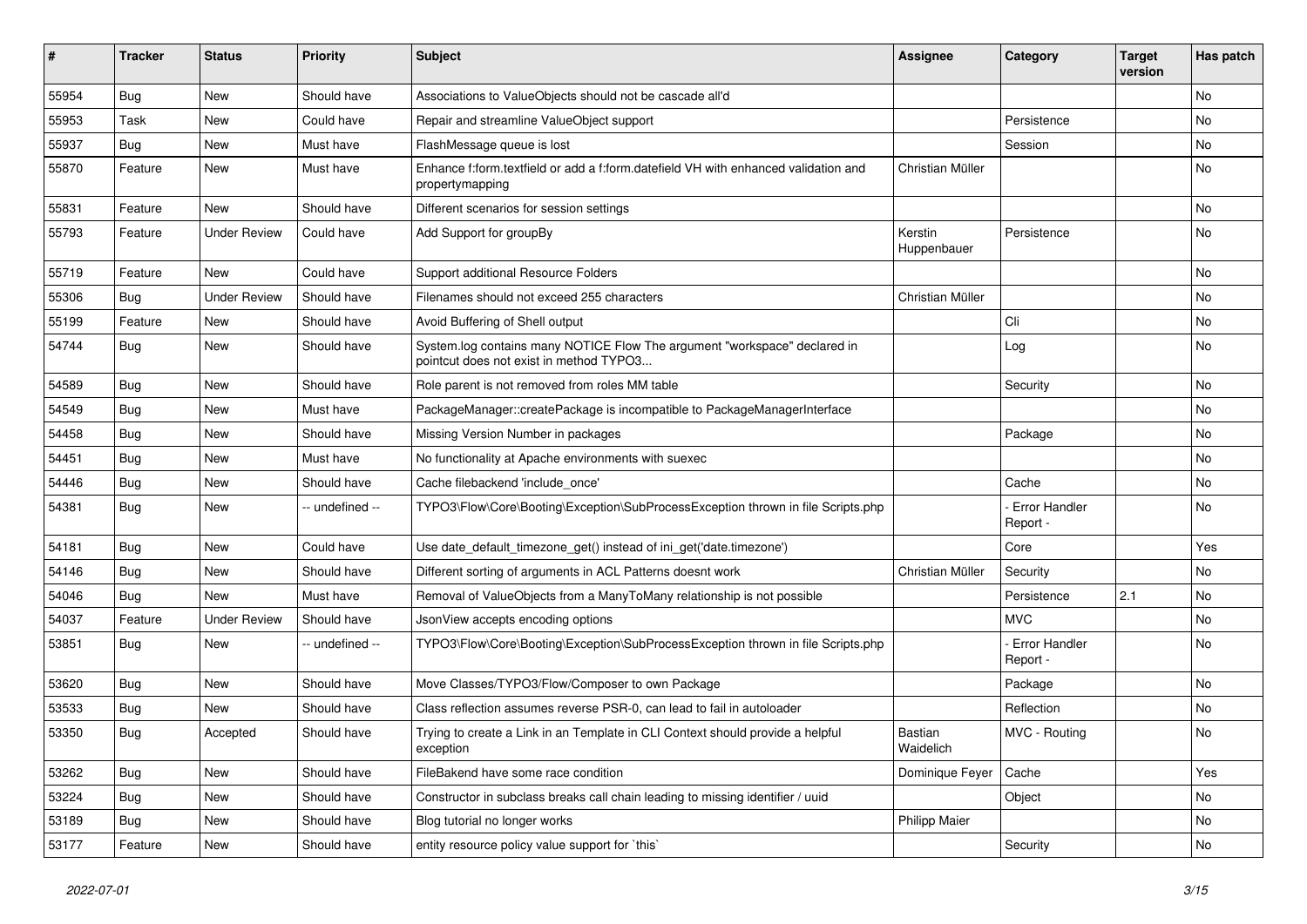| #     | <b>Tracker</b> | <b>Status</b>       | <b>Priority</b> | <b>Subject</b>                                                                                         | <b>Assignee</b>      | Category                         | <b>Target</b><br>version | Has patch |
|-------|----------------|---------------------|-----------------|--------------------------------------------------------------------------------------------------------|----------------------|----------------------------------|--------------------------|-----------|
| 52945 | Bug            | <b>New</b>          | Should have     | Excluded classes should only be excluded from reflection but still autoloaded                          |                      |                                  |                          | <b>No</b> |
| 52909 | <b>Bug</b>     | New                 | Should have     | Class Loader fallback to non-proxy hides fatal errors                                                  |                      | Core                             |                          | <b>No</b> |
| 52590 | Feature        | New                 | Should have     | Provide a way to get the Doctrine QueryBuilder                                                         |                      |                                  |                          | No        |
| 52430 | <b>Bug</b>     | New                 | Should have     | Cannot convert from UUID to auto-increment ID                                                          |                      |                                  |                          | No        |
| 52280 | Task           | <b>Under Review</b> | Should have     | Throw Exception if there is an array in PSR-0 autoload                                                 |                      |                                  |                          | Yes       |
| 52185 | Bug            | New                 | Could have      | PositionalArraySorter should detect recursive dependencies                                             |                      | Utility                          |                          | No        |
| 52014 | <b>Bug</b>     | New                 | Should have     | Migration makes fields NOT NULL even though not true                                                   |                      | Persistence                      |                          | No        |
| 52005 | Bug            | New                 | Could have      | TYPO3\Flow\Error\Exception thrown in file ErrorHandler.php                                             |                      | Error Handler<br>Report -        |                          | No        |
| 51972 | <b>Bug</b>     | <b>New</b>          | Should have     | Joins for every deep property constraint make cartesian selection                                      | Adrian Föder         |                                  |                          | Yes       |
| 51847 | <b>Bug</b>     | New                 | Should have     | Overiding controller actions with other required parameter sets results in fatal error.                |                      | Reflection                       | 2.x                      | <b>No</b> |
| 51811 | <b>Bug</b>     | New                 | Should have     | Improve session handle when the authenticated account is removed from persitance                       | Dominique Feyer      |                                  |                          | Yes       |
| 51809 | Bug            | <b>Under Review</b> | Must have       | Commit "[BUGFIX] Published resources don't support symlinks" produces an fatal<br>error on Windows     | Adrian Föder         | Core                             | 2.0.1                    | <b>No</b> |
| 51763 | <b>Bug</b>     | New                 | Should have     | HttpRequest always returns content of the current request                                              |                      | Http                             |                          | <b>No</b> |
| 51704 | Bug            | New                 | -- undefined -- | TYPO3\Flow\Error\Exception thrown in file ErrorHandler.php                                             |                      | <b>Error Handler</b><br>Report - |                          | <b>No</b> |
| 51676 | Feature        | <b>Under Review</b> | Should have     | Support of symlinks for Resources                                                                      |                      | Resource                         |                          | <b>No</b> |
| 51530 | Task           | New                 | Should have     | Improve speed of Files::readDirectoryRecursively using RecursiveDirectoryIterator?                     |                      |                                  |                          | No        |
| 51489 | Bug            | New                 | -- undefined -- | Doctrine\Common\Annotations\AnnotationException thrown in file<br>AnnotationException.php              |                      | Annotations                      |                          | No        |
| 51459 | Feature        | <b>New</b>          | Should have     | Allow catching of particular exceptions on property mapping                                            |                      | <b>MVC</b>                       |                          | <b>No</b> |
| 51312 | Bug            | New                 | Should have     | Default php error handler generates warning (when loading<br>TYPO3\Flow\Error\Exception class)         |                      | Core                             | 2.0                      | No        |
| 51286 | Task           | <b>New</b>          | Should have     | Custom error views should introduce a controller context somehow                                       |                      |                                  |                          | No        |
| 51188 | <b>Bug</b>     | New                 | Should have     | Doctrine does not respect AOP-injected properties                                                      |                      | Persistence                      |                          | <b>No</b> |
| 51120 | Bug            | New                 | Must have       | \TYPO3\Flow\Core\Booting::buildSubprocessCommand - wrong command if passed<br>more than one parameters |                      | Core                             |                          | <b>No</b> |
| 50901 | Feature        | New                 | Should have     | @IgnoreValidation also for class fields                                                                |                      | Validation                       |                          | No        |
| 50869 | Bug            | New                 | Could have      | key() invoked on object                                                                                |                      |                                  |                          | No        |
| 50395 | Bug            | Accepted            | Should have     | Route cache caches routes for non dispatchable requests                                                | Bastian<br>Waidelich | MVC - Routing                    |                          | No        |
| 50382 | Task           | New                 | Should have     | Impossible to use arguments in CLI that are added by overriding<br>initializeCommandMethodArguments()  |                      | Command                          |                          | No        |
| 50342 | Bug            | New                 | Could have      | PropertyMapper: Use of interface method before implementation check                                    |                      |                                  |                          | No        |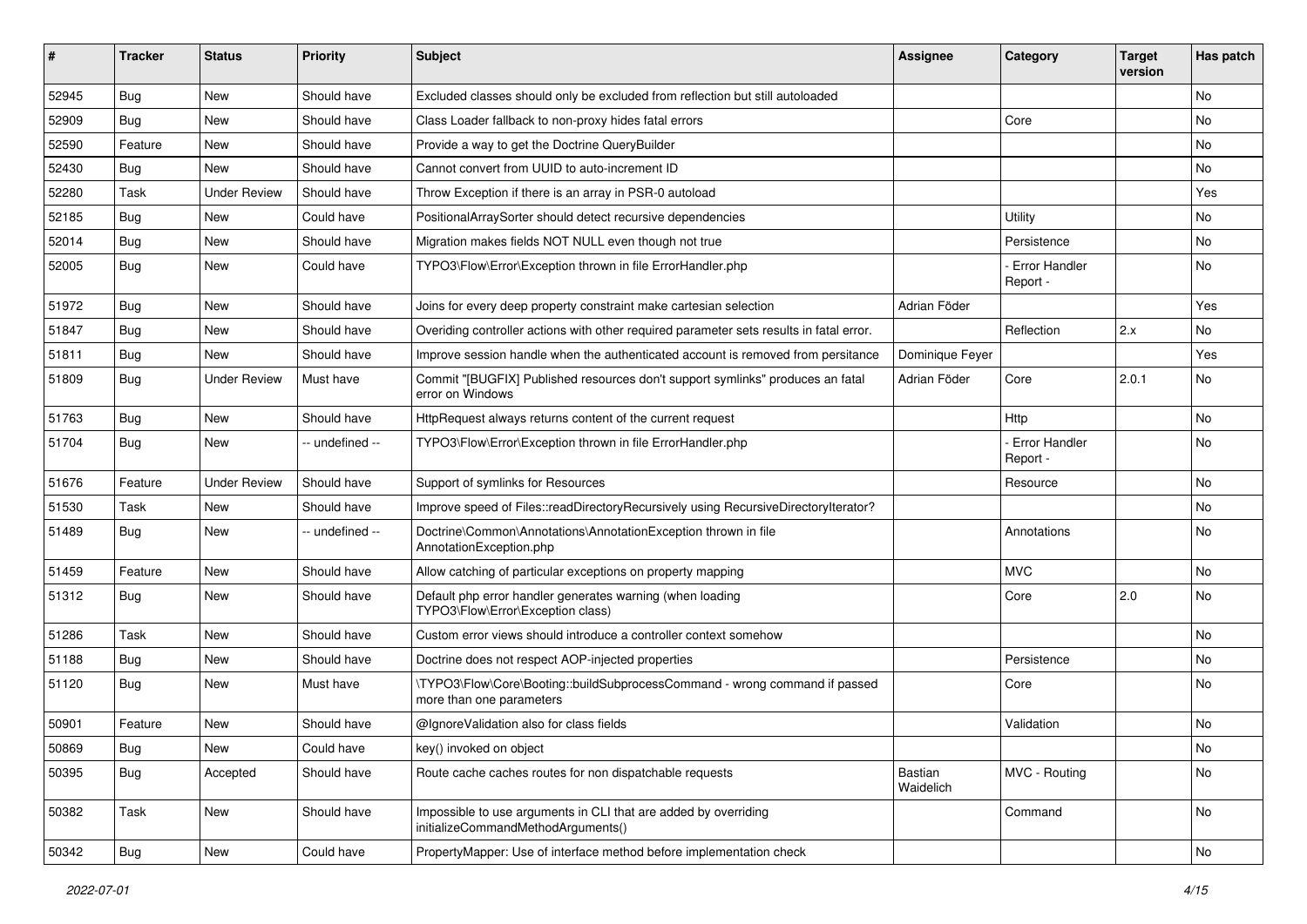| ∦     | <b>Tracker</b> | <b>Status</b>       | <b>Priority</b> | <b>Subject</b>                                                                                                                         | <b>Assignee</b>       | Category                         | <b>Target</b><br>version | Has patch      |
|-------|----------------|---------------------|-----------------|----------------------------------------------------------------------------------------------------------------------------------------|-----------------------|----------------------------------|--------------------------|----------------|
| 50262 | Feature        | <b>New</b>          | Could have      | Add Keywords to composer Json                                                                                                          |                       | Package                          |                          | N <sub>o</sub> |
| 50115 | Feature        | <b>Under Review</b> | Must have       | During the policy loading, we need to take care if class exist                                                                         | Dominique Fever       | Security                         |                          | Yes            |
| 50080 | Bug            | Needs<br>Feedback   | Should have     | Broken concept for CLI/Web separation                                                                                                  | Karsten<br>Dambekalns | Core                             |                          | No             |
| 49806 | Task           | Accepted            | Should have     | Date formatting should care about the time zone                                                                                        | Adrian Föder          | 118n                             |                          | No             |
| 49801 | Bug            | <b>New</b>          | - undefined --  | TYPO3\Flow\Security\Exception\AccessDeniedException thrown in file<br>TYPO3 Flow Security Authorization AccessDecisionVoterManager.php |                       | <b>Error Handler</b><br>Report - |                          | <b>No</b>      |
| 49780 | Bug            | <b>New</b>          | Should have     | Roles are not synchronized                                                                                                             |                       | Security                         |                          | <b>No</b>      |
| 49566 | Bug            | <b>New</b>          | Should have     | NULL source values are not handled correctly                                                                                           | Adrian Föder          | Property                         |                          | No             |
| 49423 | <b>Bug</b>     | <b>New</b>          | Must have       | Role name and packageKey are not accessible                                                                                            |                       |                                  |                          | No             |
| 49373 | Bug            | <b>New</b>          | Must have       | Methods policy with key "Controllers" is ignored                                                                                       |                       | Security                         |                          | <b>No</b>      |
| 49372 | <b>Bug</b>     | <b>New</b>          | Should have     | ObjectConverter ignores implemented interface when mapping subtype                                                                     |                       |                                  |                          | No             |
| 49050 | Feature        | <b>New</b>          | Should have     | Allow Subqueries in QueryInterface                                                                                                     |                       | Persistence                      |                          | No             |
| 49039 | Feature        | <b>New</b>          | Could have      | RFC: Use PSR-3 logger interface in Flow                                                                                                |                       | Log                              |                          | No             |
| 49025 | Task           | <b>Under Review</b> | Could have      | Dynamic locale detection / determination                                                                                               | Adrian Föder          | 118n                             | 2.1                      | <b>No</b>      |
| 49011 | Bug            | <b>Under Review</b> | Should have     | Support executing TYPO3. Flow inside a PHAR                                                                                            |                       |                                  |                          | No             |
| 48898 | Bug            | <b>New</b>          | Must have       | configuration for roles fails if one of Policy yaml files contain empty "roles array"                                                  | Christian Müller      | Security                         | 2.0.1                    | No             |
| 48873 | Bug            | <b>New</b>          | Should have     | Error when calling resourceManager->deleteResource on unpublished Resource                                                             |                       | Error Handler<br>Report -        |                          | No             |
| 48862 | Feature        | <b>New</b>          | Should have     | Possibility to exclude package from file monitoring                                                                                    |                       | Monitor                          |                          | No             |
| 48657 | Feature        | <b>Under Review</b> | Should have     | support HTTP RANGE                                                                                                                     |                       |                                  |                          | No             |
| 48596 | Bug            | <b>Under Review</b> | Should have     | Ignored Tags configuration should be easier to configure from packages                                                                 | Alexander Berl        | Configuration                    |                          | <b>No</b>      |
| 48532 | Bug            | <b>Under Review</b> | Should have     | JsonView Configuration behaves differently for arrays and objects                                                                      | Alexander Berl        | <b>MVC</b>                       |                          | No             |
| 48430 | Bug            | <b>New</b>          | Should have     | Default validator-messages are not correctly formatted                                                                                 |                       |                                  |                          | No             |
| 48429 | Bug            | <b>New</b>          | Should have     | Remove- and update-actions on repository are not persisted                                                                             |                       |                                  |                          | No             |
| 48409 | Feature        | <b>New</b>          | Could have      | Introduce new Annotation "Slot" for wiring signal and slots                                                                            |                       | SignalSlot                       |                          | No             |
| 48296 | Task           | Needs<br>Feedback   | Should have     | Missing method in ExceptionHandlerInterface                                                                                            |                       |                                  |                          | No             |
| 48167 | Feature        | Accepted            | Should have     | Command line account and role browsing                                                                                                 | Adrian Föder          | Security                         |                          | No             |
| 48093 | Bug            | <b>New</b>          | Must have       | AbstractCompositeValidators memory consumption continuously grow                                                                       |                       | Validation                       | 2.0.1                    | Yes            |
| 47951 | Feature        | <b>New</b>          | Should have     | Warn if persistence stack is not empty at the end of a get-request                                                                     |                       | Persistence                      |                          | No             |
| 47950 | Bug            | <b>New</b>          | Should have     | import of remote resources                                                                                                             |                       | Resource                         | 2.0.1                    | No             |
| 47859 | Task           | Accepted            | Should have     | Logging: Do not log all decisions in \TYPO3\Flow\Security\Aspect\LoggingAspect                                                         | Robert Lemke          | Security                         |                          | <b>No</b>      |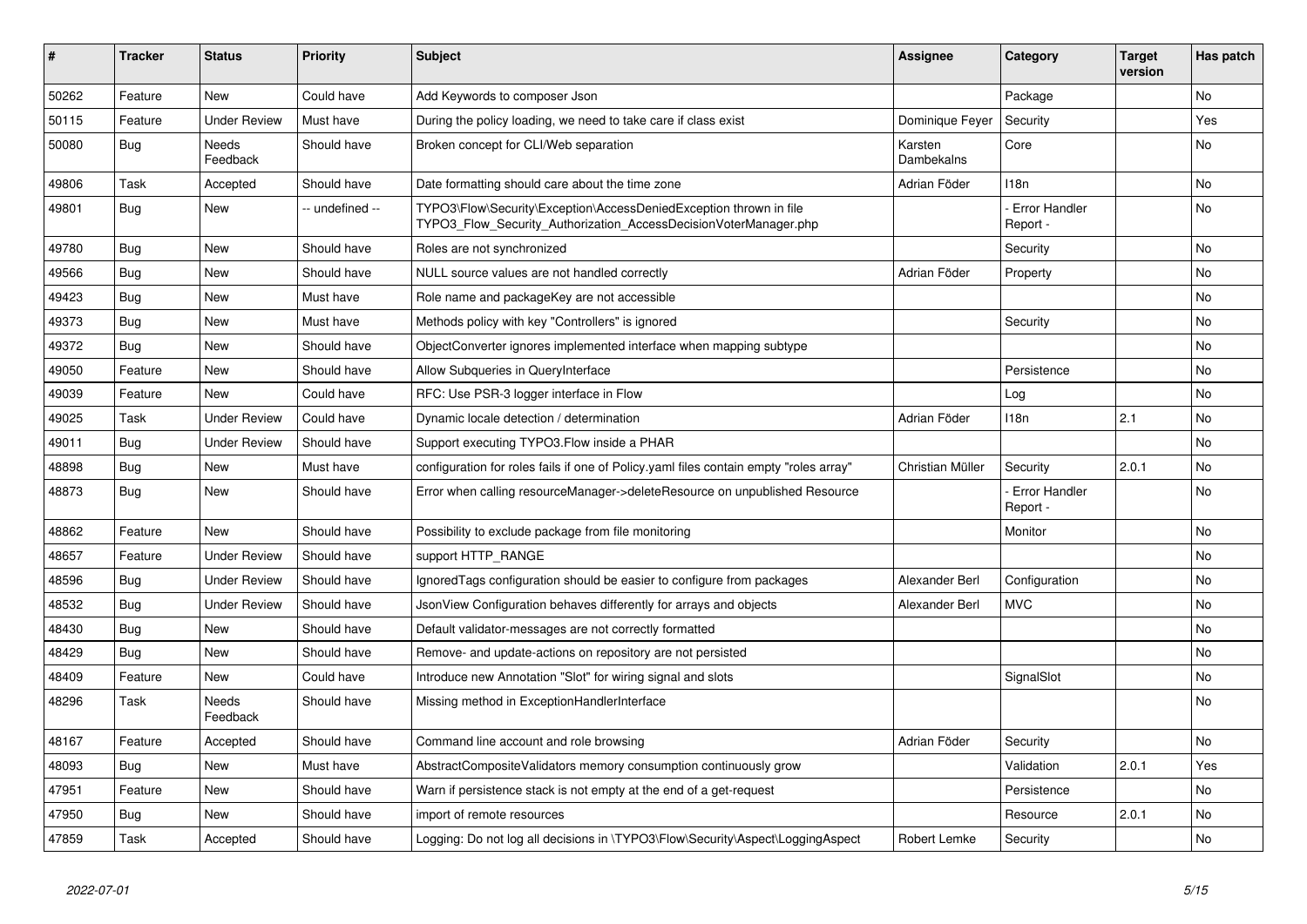| #     | Tracker    | <b>Status</b>       | <b>Priority</b> | <b>Subject</b>                                                                                                               | Assignee              | Category        | <b>Target</b><br>version | Has patch |
|-------|------------|---------------------|-----------------|------------------------------------------------------------------------------------------------------------------------------|-----------------------|-----------------|--------------------------|-----------|
| 47858 | <b>Bug</b> | Needs<br>Feedback   | Should have     | Remove .htaccess from Composer Installer Essentials                                                                          | Christopher<br>Hlubek | Package         | 2.0.1                    | No        |
| 47487 | Bug        | New                 | Should have     | Functional test classes in package without classes are not compiled                                                          |                       | Core            | 2.0.1                    | No        |
| 47456 | Feature    | New                 | Should have     | ManyToOne and OneToOne Relations of Objects passed as Action Argument are<br>loaded automatically                            |                       | Validation      |                          | No        |
| 47429 | <b>Bug</b> | New                 | Should have     | Global policy files no longer allowed                                                                                        |                       | Security        |                          | <b>No</b> |
| 47404 | Feature    | New                 | Could have      | Add getters and setters methods for introduced properties                                                                    |                       | <b>AOP</b>      |                          | No        |
| 47339 | Feature    | Needs<br>Feedback   | Could have      | Allow RequestHandlers to get the current Request injected                                                                    | Alexander Berl        | Http            |                          | No        |
| 47331 | <b>Bug</b> | Accepted            | Must have       | ObjectManager shutdown with Dependency Injection Proxy causes fatal errors                                                   |                       | Object          | 2.0.1                    | No        |
| 47325 | Bug        | <b>Under Review</b> | Should have     | ReflectionData and classSchema caches need not be freezable                                                                  |                       | Reflection      | 2.0.1                    | No        |
| 47273 | Feature    | New                 | Should have     | Support mapping properties with differing types for setter and property                                                      |                       | Property        |                          | No        |
| 47236 | <b>Bug</b> | Needs<br>Feedback   | Should have     | Error at offset 6279 of 6338                                                                                                 |                       |                 |                          | No        |
| 47191 | Feature    | <b>Under Review</b> | Should have     | Make (property) Validators aware of parent class and the property they belong to                                             |                       | Validation      |                          | No        |
| 47075 | Feature    | New                 | Should have     | Make Exception more meaningful                                                                                               |                       | Resource        |                          | No        |
| 47073 | <b>Bug</b> | New                 | Must have       | Cookie causes Error after Update                                                                                             |                       | Http            |                          | No        |
| 46974 | <b>Bug</b> | Accepted            | Should have     | Original and Proxy class in one file makes it difficult to reach 100% code coverage for<br>functional tests                  | Christian Müller      | Object          |                          | No        |
| 46910 | Feature    | New                 | Should have     | Composer integration - PackageStates.php                                                                                     |                       |                 |                          | No        |
| 46823 | Task       | Accepted            | Should have     | Detect APC and APCu correctly                                                                                                |                       | Cache           |                          | No        |
| 46816 | Feature    | New                 | Should have     | Add xcache cache backend                                                                                                     |                       | Cache           |                          | <b>No</b> |
| 46716 | <b>Bug</b> | New                 | Must have       | Empty class names in Dependencylnjection proxy code when using Caches /<br>Factory-created dependencies                      |                       | Object          | 2.0.1                    | No        |
| 46689 | <b>Bug</b> | New                 | Must have       | The new ClassLoader swallows Fatal Errors                                                                                    | <b>Marc Neuhaus</b>   |                 |                          | No        |
| 46425 | Task       | <b>Under Review</b> | Should have     | DI proxy classes use raw reflection instead of RelfectionService                                                             | Christian Müller      | Core            | 2.0.1                    | No.       |
| 46371 | Feature    | New                 | Should have     | Support compilation of static information in proxy classes                                                                   | Christopher<br>Hlubek |                 |                          | No        |
| 46318 | Feature    | New                 | Should have     | [caching framework] Extend cache interface to handle multiple entries                                                        |                       | Cache           |                          | No        |
| 46216 | Feature    | New                 | Should have     | Add wincache cache backend                                                                                                   |                       | Cache           |                          | No        |
| 46210 | Bug        | Needs<br>Feedback   | Should have     | securityContext->getParty() in the initializeObject() method of a session-Scope object<br>throws exception on second request |                       | Session         |                          | No        |
| 46120 | Bug        | New                 | Must have       | Important step missing in the installation chapter                                                                           |                       | Documentation - |                          | No        |
| 46097 | <b>Bug</b> | New                 | Must have       | Logged in user gets session of an other logged in user                                                                       | Robert Lemke          | Session         |                          | No        |
| 46073 | Bug        | <b>Under Review</b> | Should have     | Scripts::executeCommand must be usable outsite of TYPO3.Flow                                                                 |                       |                 |                          | No        |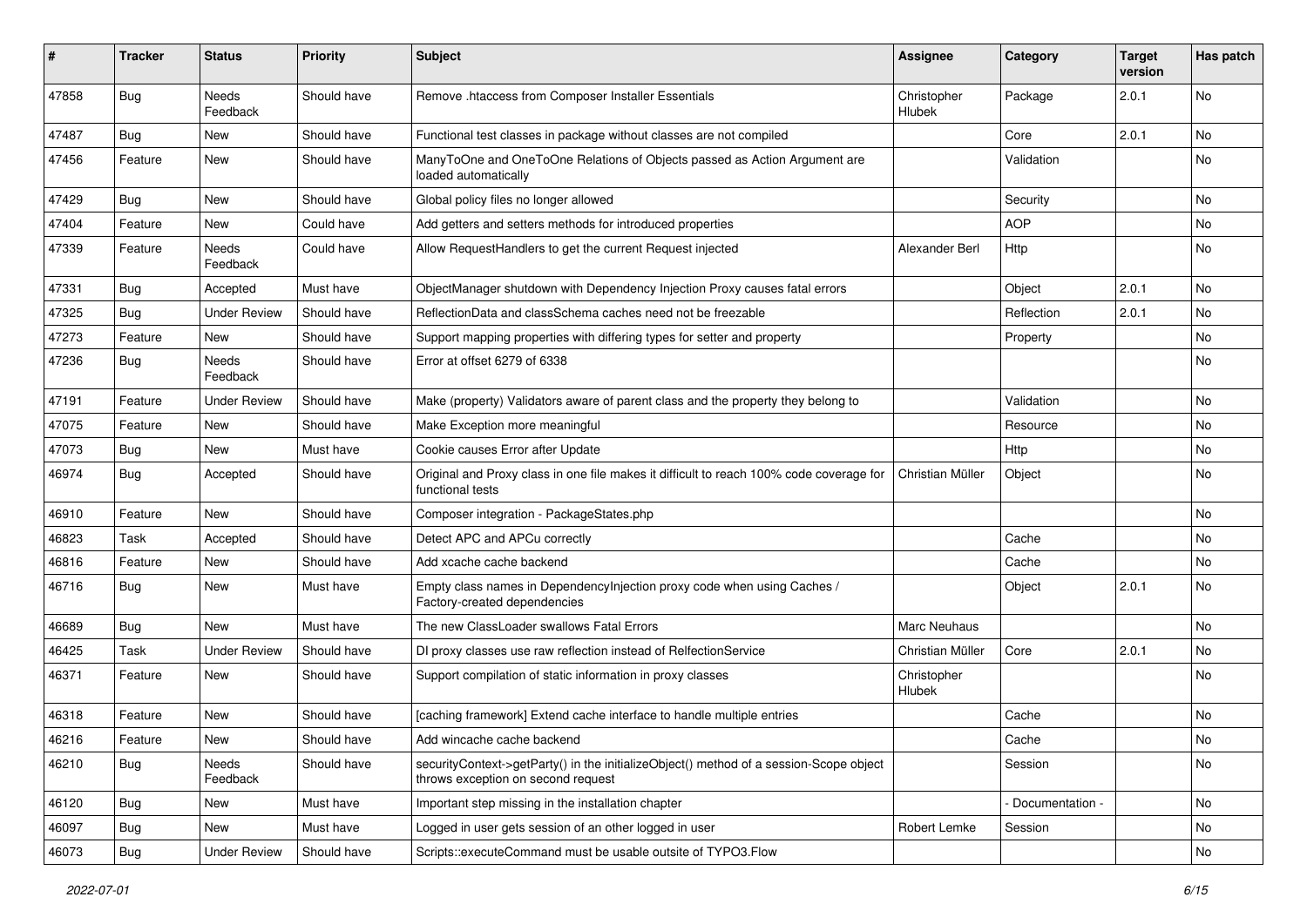| ∦     | <b>Tracker</b> | <b>Status</b>       | <b>Priority</b> | <b>Subject</b>                                                                                                       | <b>Assignee</b>       | Category         | <b>Target</b><br>version | Has patch |
|-------|----------------|---------------------|-----------------|----------------------------------------------------------------------------------------------------------------------|-----------------------|------------------|--------------------------|-----------|
| 46066 | <b>Bug</b>     | <b>New</b>          | Should have     | Currency formatter uses wrong format for ISO 4217 currency codes                                                     |                       | 118 <sub>n</sub> |                          | <b>No</b> |
| 46063 | Feature        | <b>New</b>          | Should have     | Implement username password provider with "remember me" persistent cookie                                            | Christopher<br>Hlubek | Security         |                          | No        |
| 46050 | Feature        | <b>New</b>          | Could have      | To decouple log file writing at Logger->logException                                                                 |                       | Log              |                          | <b>No</b> |
| 46011 | Task           | <b>New</b>          | Should have     | Validate annotation with missing type should throw useful error                                                      |                       | Validation       |                          | <b>No</b> |
| 46010 | Bug            | <b>New</b>          | Should have     | Generating a DiscriminatorMap with base class in different namespace does not work                                   |                       | Persistence      |                          | <b>No</b> |
| 46009 | Task           | <b>New</b>          | Should have     | Improve error message for missing class in Flow annotation driver                                                    |                       | Persistence      |                          | No        |
| 45917 | Bug            | <b>New</b>          | Should have     | RoutePartHandler transliteration must be improved                                                                    |                       | MVC - Routing    |                          | <b>No</b> |
| 45851 | Feature        | Needs<br>Feedback   | Could have      | Allow referencing environment variables in Settings yaml                                                             | Adrian Föder          |                  |                          | No        |
| 45669 | Bug            | <b>New</b>          | Should have     | PersistentObjectConverter does not convert ValueObjects by identity                                                  |                       |                  |                          | <b>No</b> |
| 45640 | Bug            | <b>New</b>          | Could have      | Every relation is set to cascade=all if the related entity is no aggregate root                                      |                       | Persistence      |                          | <b>No</b> |
| 45623 | <b>Bug</b>     | <b>New</b>          | Should have     | SQL error when calling TYPO3.Blog Setup controller                                                                   |                       | Documentation -  |                          | <b>No</b> |
| 45611 | Bug            | <b>New</b>          | Could have      | Destruction of session after logout should be configurable                                                           |                       | Security         |                          | No        |
| 45409 | Feature        | <b>New</b>          | Should have     | Support validation of abstract nested properties                                                                     |                       | Validation       |                          | No        |
| 45405 | <b>Bug</b>     | Accepted            | Should have     | Uncaught Exception in DynamicRoutePart                                                                               | Bastian<br>Waidelich  | MVC - Routing    |                          | <b>No</b> |
| 45386 | <b>Bug</b>     | <b>New</b>          | Could have      | Package::buildArrayOfClassFiles tries to determine class names from file paths                                       |                       |                  |                          | <b>No</b> |
| 45272 | Bug            | New                 | Should have     | Related Value Objects get deleted by default cascading                                                               |                       |                  |                          | No        |
| 45253 | Task           | Accepted            | Must have       | Throw exception in PointcutMethodNameFilter if given method's argument does not<br>match the actual method signature | Christian Müller      | Security         |                          | No        |
| 45249 | Bug            | <b>New</b>          | Must have       | Update composer project-create command listing                                                                       |                       | Documentation -  |                          | <b>No</b> |
| 45103 | Feature        | <b>New</b>          | Should have     | Make static resource URI generation available outside of Fluid                                                       |                       | Resource         |                          | <b>No</b> |
| 45100 | Feature        | <b>Under Review</b> | Should have     | RequestDispatchingAspect should check if entry point can handle current request                                      | Christopher<br>Hlubek |                  |                          |           |
| 45041 | Bug            | <b>New</b>          | Must have       | Set file permissions doesnt work                                                                                     |                       | Command          | 2.0.1                    | <b>No</b> |
| 44891 | Feature        | <b>New</b>          | Should have     | Routes should be able to enforce http/https protocol                                                                 |                       | MVC - Routing    |                          | <b>No</b> |
| 44738 | Feature        | <b>New</b>          | Must have       | Re-Validation of argument's custom validators                                                                        |                       | Validation       |                          | <b>No</b> |
| 44712 | Task           | Accepted            | Should have     | Decouple Argument-Building in the HTTP-Request-Constructor                                                           |                       | Http             |                          | No        |
| 44563 | Feature        | <b>New</b>          | Should have     | Logged in users via HTTP Basic always get re-authenticated                                                           |                       | Security         |                          | No        |
| 44542 | Task           | <b>New</b>          | Should have     | Mention the risk of requestPatterns regarding foreign package's SecurityContext<br>usage                             | Adrian Föder          | Documentation -  |                          | <b>No</b> |
| 44396 | Task           | Accepted            | Should have     | Move Doctrine ORM integration onto own namespace                                                                     | Karsten<br>Dambekalns | Persistence      |                          | <b>No</b> |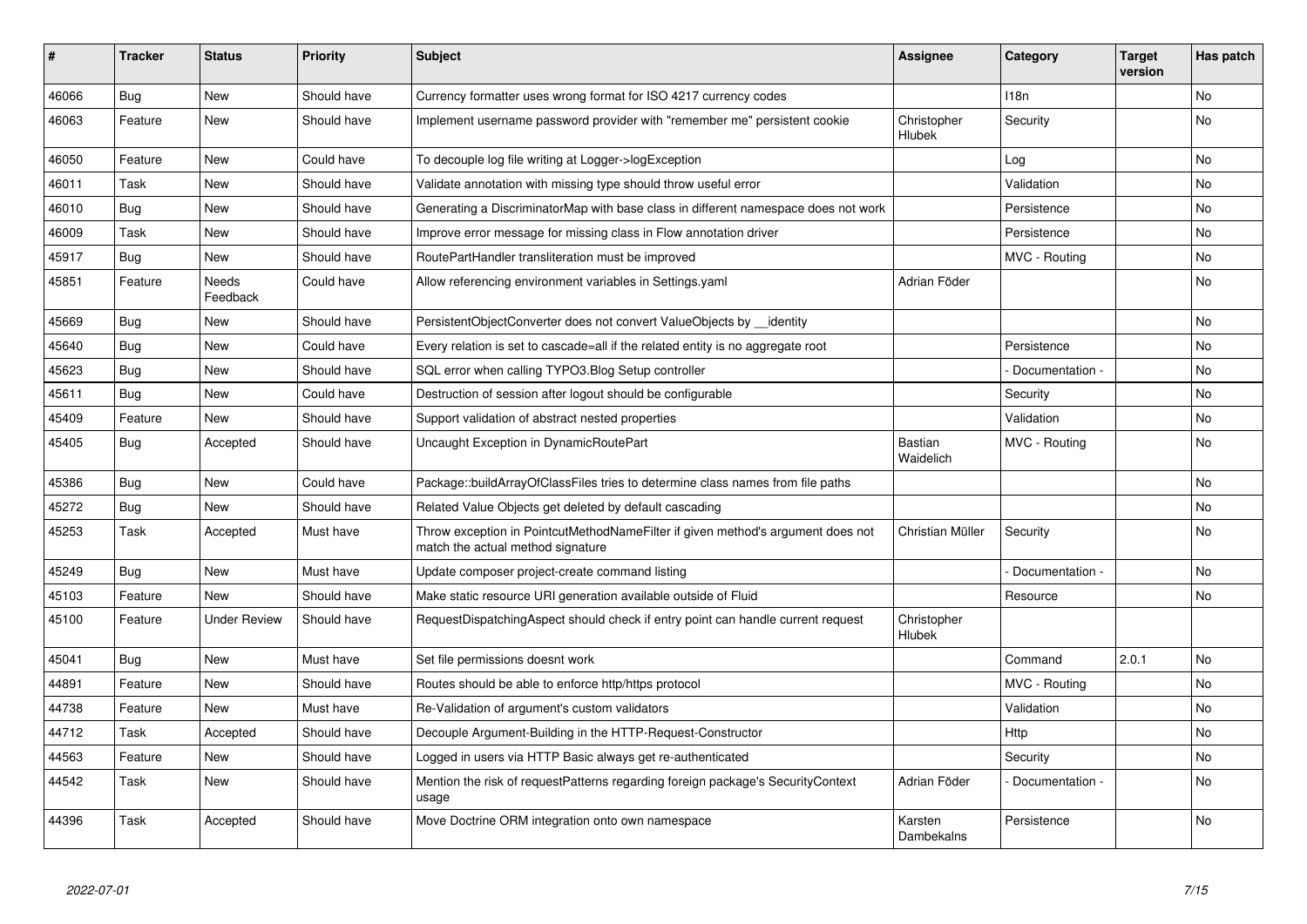| #     | <b>Tracker</b> | <b>Status</b>       | <b>Priority</b> | <b>Subject</b>                                                                                 | <b>Assignee</b>        | Category    | <b>Target</b><br>version | Has patch |
|-------|----------------|---------------------|-----------------|------------------------------------------------------------------------------------------------|------------------------|-------------|--------------------------|-----------|
| 44375 | Task           | Accepted            | Should have     | Make all persistence reads go through repositories                                             | Karsten<br>Dambekalns  | Persistence |                          | No        |
| 44361 | <b>Bug</b>     | New                 | Should have     | TYPO3\Flow\I18n\Formatter\DatetimeFormatter - caching DATETIME type                            |                        | 118n        | 2.0.1                    | No        |
| 44314 | Task           | Accepted            | Must have       | slightly file permissions for /Configuration/* and /Data/Persistent/EncryptionKey              | Karsten<br>Dambekalns  | Security    |                          | No        |
| 44244 | <b>Bug</b>     | New                 | Should have     | defaultOrderings aren't applied on related objects                                             |                        | Persistence |                          | <b>No</b> |
| 44203 | <b>Bug</b>     | Needs<br>Feedback   | Should have     | Session implementation is still racy                                                           | Robert Lemke           | Session     | 2.0.1                    | No        |
| 44186 | Bug            | <b>New</b>          | Should have     | Request does not accept custom Content-Type                                                    |                        | <b>MVC</b>  | 2.0.1                    | <b>No</b> |
| 44185 | <b>Bug</b>     | New                 | Should have     | XML body always need a root node                                                               |                        | <b>MVC</b>  | 2.0.1                    | No        |
| 44184 | Bug            | New                 | Should have     | Request arguments are not merged correctly for single object actions                           |                        | <b>MVC</b>  | 2.0.1                    | No        |
| 44148 | Bug            | New                 | Should have     | Documentation for executeCommand() needs clarification                                         |                        |             | 2.0.1                    | No        |
| 44123 | Feature        | New                 | Should have     | Make the "Flow requires the PHP setting "date.timezone"" error more beautiful                  |                        |             |                          | No        |
| 43993 | Task           | New                 | Should have     | Warn when no migrations are found at all during doctrine: migrate                              |                        | Persistence |                          | <b>No</b> |
| 43967 | Bug            | New                 | Should have     | Error in evaluating orphanRemoval in Flow Annotation driver                                    |                        | Persistence |                          | No        |
| 43947 | Bug            | New                 | Should have     | Redirect to login after Session timeout                                                        |                        |             |                          | No        |
| 43930 | Task           | Needs<br>Feedback   | Should have     | Remove canRender() completely?!                                                                | Sebastian<br>Kurfuerst |             |                          | No        |
| 43841 | Feature        | New                 | Should have     | Add package support to validation errors                                                       |                        |             |                          | No        |
| 43621 | <b>Bug</b>     | <b>Under Review</b> | Must have       | Composer installer overwrites Settings.yaml.example                                            | Karsten<br>Dambekalns  |             |                          | No        |
| 43572 | Feature        | New                 | Should have     | Uri should support manipulation of query arguments                                             |                        |             |                          | <b>No</b> |
| 43541 | Bug            | New                 | Should have     | Incomplete classes path detection for PSR-0                                                    |                        | Core        | 2.0.1                    | No        |
| 43192 | <b>Bug</b>     | Accepted            | Should have     | findByIdentifier() for non-persisted objects not working for custom identifier properties      | Karsten<br>Dambekalns  | Persistence |                          | No        |
| 43190 | <b>Bug</b>     | Accepted            | Should have     | Misleading exception message for incompatible database structure                               | Karsten<br>Dambekalns  | Persistence | 2.0.1                    | <b>No</b> |
| 43082 | Feature        | Needs<br>Feedback   | Should have     | Add CLI support for scaffolding models, views, controller                                      |                        |             |                          | No        |
| 42888 | Bug            | Needs<br>Feedback   | Should have     | ResourceManager chokes on non existing files                                                   |                        | Resource    |                          | No        |
| 42606 | Bug            | New                 | Must have       | Content Security with nested objects                                                           |                        | Security    |                          | No        |
| 42601 | Bug            | <b>Under Review</b> | Must have       | Content Security: QOM rewriting is omitted if used in certain cases in an Action<br>Controller | Robert Lemke           | Security    | 2.0.1                    | No        |
| 42550 | Task           | <b>Under Review</b> | Should have     | Add top-level .htaccess to block everything but Web                                            | Karsten<br>Dambekalns  |             |                          | No        |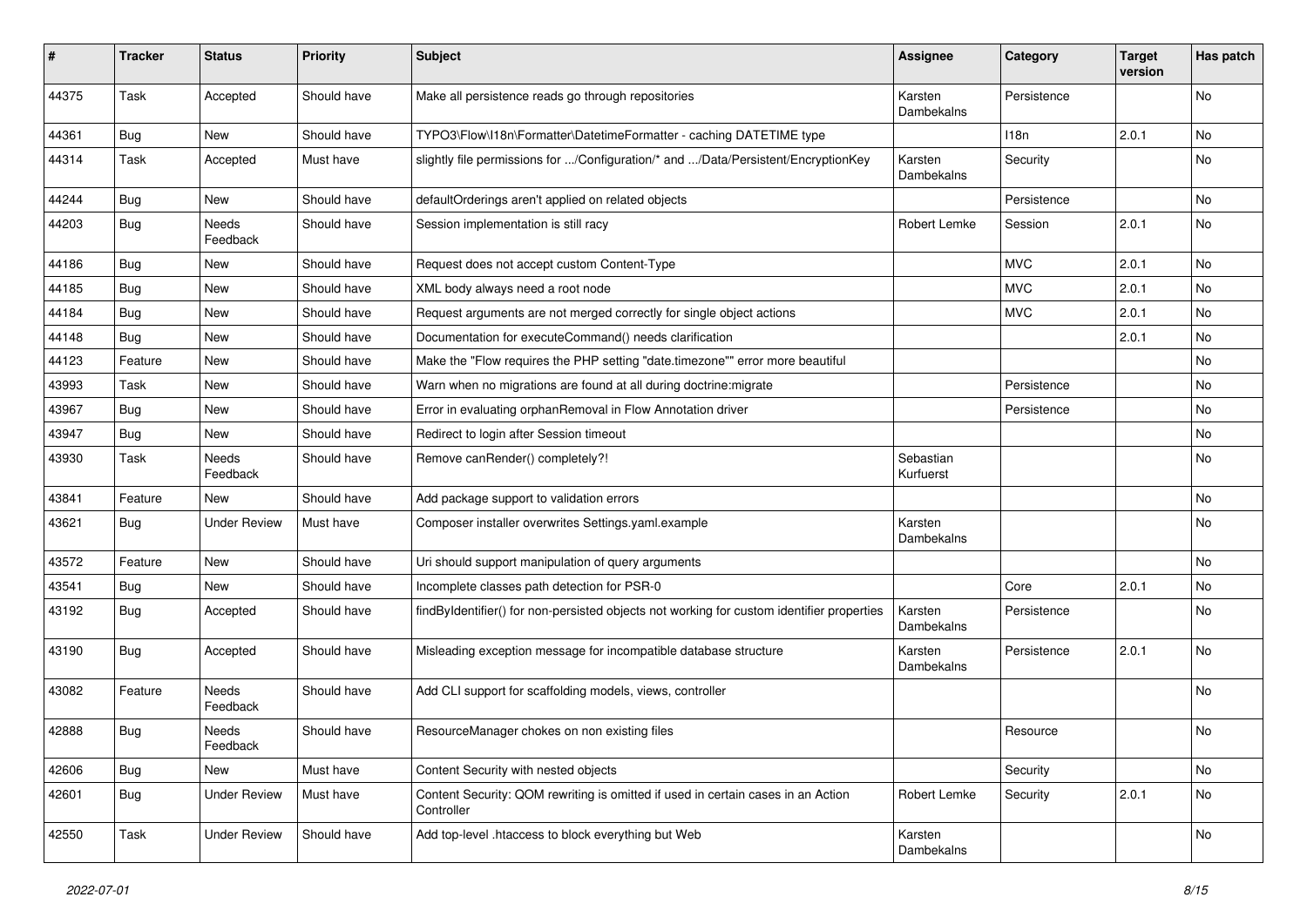| ∦     | <b>Tracker</b> | <b>Status</b>       | <b>Priority</b> | <b>Subject</b>                                                                                               | <b>Assignee</b>         | Category        | <b>Target</b><br>version | Has patch |
|-------|----------------|---------------------|-----------------|--------------------------------------------------------------------------------------------------------------|-------------------------|-----------------|--------------------------|-----------|
| 42520 | Bug            | New                 | Must have       | Cache must be flushed globally for package state changes                                                     |                         | Core            |                          | No        |
| 42465 | Task           | New                 | Should have     | Document i18n settings                                                                                       |                         | Documentation - | 2.0.1                    | No        |
| 42101 | Bug            | New                 | Must have       | Proxyclasses are not rebuild in Development context unless cache is empty                                    |                         | Object          | 2.0.1                    | No        |
| 41900 | Feature        | Accepted            | Should have     | Check for duplicate PSR-0 autoload namespaces                                                                | Christian Jul<br>Jensen | Package         |                          | No        |
| 41832 | Task           | <b>New</b>          | Should have     | Improve error handling for incompatible packages                                                             | Christian Jul<br>Jensen | Package         |                          | <b>No</b> |
| 41807 | Task           | <b>Under Review</b> | Should have     | Initialize the eventmanager in the EntityManagerInterface                                                    |                         | Persistence     |                          | No        |
| 41727 | Bug            | Accepted            | Should have     | @Flow\Identity and @ORM\InheritanceType("JOINED") can't be used together                                     | Karsten<br>Dambekalns   |                 |                          | No        |
| 41533 | Bug            | Needs<br>Feedback   | Should have     | Ignored object-validation in editAction when redirecting back from updateAction                              |                         |                 |                          | No        |
| 41496 | Bug            | <b>New</b>          | Must have       | Upload identical Resources, deleting fails                                                                   |                         | Resource        |                          | <b>No</b> |
| 41420 | Feature        | New                 | Should have     | Support entity versioning                                                                                    |                         | Persistence     |                          | No        |
| 41414 | Task           | Needs<br>Feedback   | Should have     | Check packageKey naming / file structure below Packages/Vendor                                               |                         | Package         |                          | No        |
| 41148 | <b>Bug</b>     | New                 | Must have       | Converting of ValueObjects                                                                                   |                         |                 |                          | <b>No</b> |
| 41029 | Bug            | Accepted            | Should have     | Method security is also evaluating abstract classes                                                          | Karsten<br>Dambekalns   | Security        |                          | No        |
| 40854 | Task           | New                 | Must have       | Update security documentation (authentication in 1.2)                                                        |                         | Documentation - | 2.0.1                    | No        |
| 40824 | <b>Bug</b>     | Needs<br>Feedback   | Should have     | Modified action controller methods not detected properly                                                     | Andreas Förthner        |                 |                          | No        |
| 40802 | <b>Bug</b>     | Accepted            | Should have     | Documentation mistake (authentication)                                                                       | Karsten<br>Dambekalns   | Documentation   | 1.1.1                    | <b>No</b> |
| 40555 | Feature        | Accepted            | Must have       | Missing command arguments parameter in Core\Booting\Scripts::executeCommand()                                | Karsten<br>Dambekalns   | Core            |                          | Yes       |
| 40418 | Feature        | Needs<br>Feedback   | Could have      | Add an option to flow3:cache:flush thats keeps user sessions active                                          |                         | Session         |                          | <b>No</b> |
| 40410 | Bug            | Needs<br>Feedback   | Should have     | Exception when using Apc, Memcached of Redis cache backend for reflection status<br>and object configuration | Karsten<br>Dambekalns   | Cache           |                          | No        |
| 40283 | <b>Bug</b>     | New                 | Should have     | New constructor in grandparent class not called                                                              |                         | Object          |                          | No        |
| 39910 | Feature        | Accepted            | Should have     | Ability to query user based on roles                                                                         |                         | Security        |                          | No        |
| 39791 | <b>Bug</b>     | New                 | Must have       | Reflection data of old aspect is not removed                                                                 |                         | Reflection      | 1.1.1                    | No        |
| 39788 | Feature        | New                 | Could have      | RFC: Repository based NotExistsValidator                                                                     |                         | Validation      |                          | No        |
| 39699 | Bug            | Accepted            | Should have     | SQL DDL for TYPO3\FLOW3\Cache\Backend\PdoBackend                                                             | Karsten<br>Dambekalns   | Cache           |                          | No        |
| 39674 | <b>Bug</b>     | New                 | Should have     | \TYPO3\FLOW3\var_dump behaves weird in controller actions doing return                                       |                         | <b>MVC</b>      |                          | No        |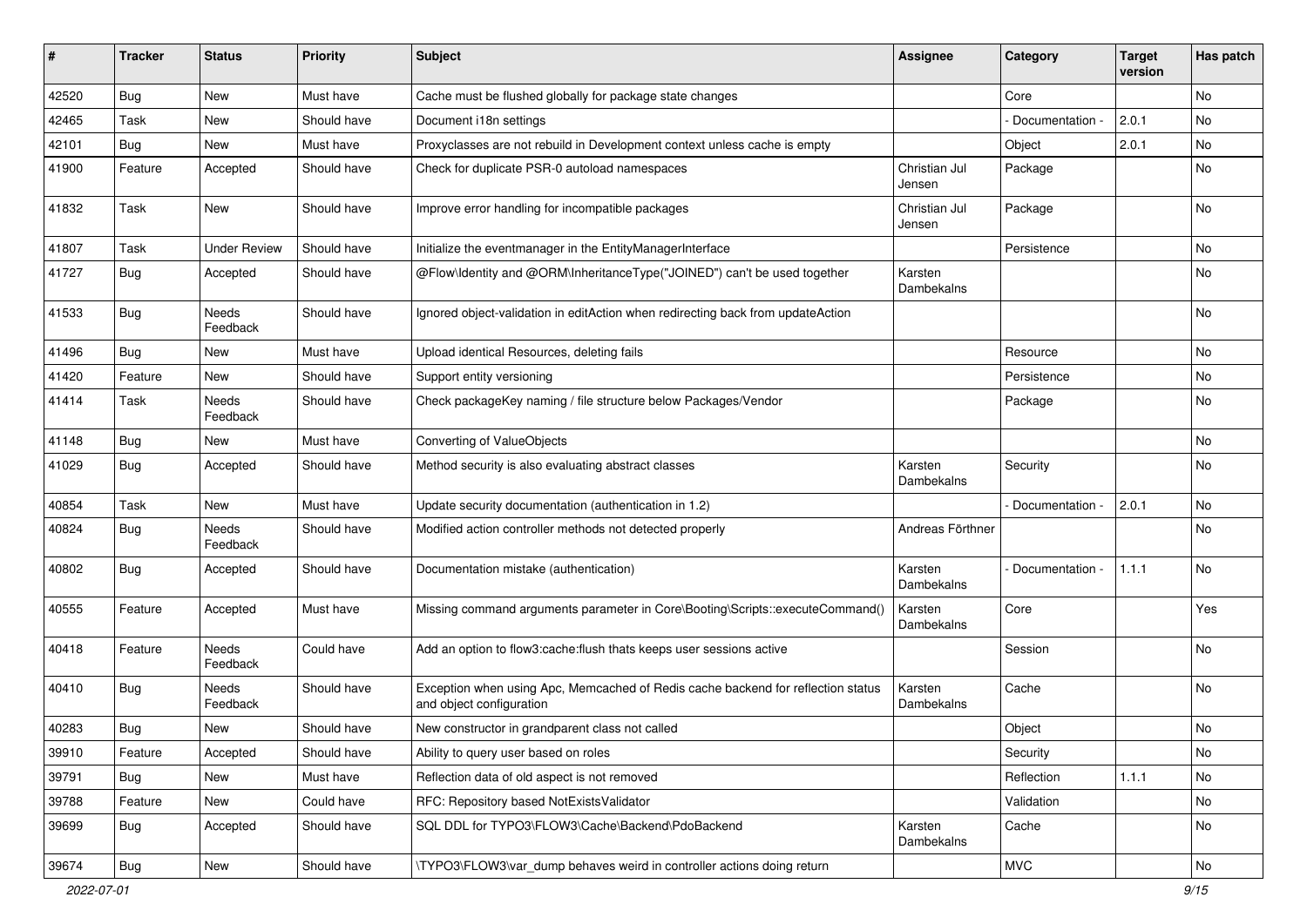| #     | <b>Tracker</b> | <b>Status</b>       | <b>Priority</b> | <b>Subject</b>                                                                                            | <b>Assignee</b>        | Category          | <b>Target</b><br>version | Has patch |
|-------|----------------|---------------------|-----------------|-----------------------------------------------------------------------------------------------------------|------------------------|-------------------|--------------------------|-----------|
| 39609 | Feature        | Accepted            | Should have     | <b>Migration Version</b>                                                                                  | Karsten<br>Dambekalns  | Migrations -      |                          | No        |
| 39414 | <b>Bug</b>     | New                 | Should have     | Security Documentation                                                                                    |                        | Documentation -   |                          | No        |
| 39253 | Feature        | Accepted            | Should have     | Remove mirroring mode option and code                                                                     | Karsten<br>Dambekalns  | Resource          |                          | No        |
| 39096 | Bug            | <b>New</b>          | Should have     | Unnecessary compile invoked in non production context?                                                    |                        | Core              | 2.0.1                    | <b>No</b> |
| 39088 | Feature        | New                 | Should have     | Add a sqnalslot before compilation                                                                        |                        | Core              |                          | No        |
| 38980 | <b>Bug</b>     | New                 | Must have       | ActionController: behavior of required arguments is not consistent                                        |                        | Validation        |                          | No        |
| 38222 | Feature        | New                 | Could have      | Step execution signals with concrete name                                                                 |                        | Core              |                          | No        |
| 38216 | Bug            | Needs<br>Feedback   | Should have     | Static method calls in reflected classes refer to _Original class                                         |                        |                   |                          | No        |
| 38065 | Feature        | New                 | Must have       | Implement content security for DQL queries                                                                | Andreas Förthner       | Security          |                          | No        |
| 38038 | Task           | Accepted            | Should have     | Proofread FLOW3 manual                                                                                    | Ryan J. Peterson       | - Documentation - |                          | No        |
| 38004 | Bug            | Accepted            | Should have     | Missing CheatSheet folder for Getting Started manual                                                      | Karsten<br>Dambekalns  | Documentation -   | 1.1.1                    | No        |
| 37885 | Feature        | <b>New</b>          | Could have      | Add CLI to show the object-configuration for a FLOW3 object-name                                          | <b>Martin Ficzel</b>   | Cli               |                          | <b>No</b> |
| 37846 | Feature        | New                 | Should have     | Should be able to declare more than one controllerObjectName per requestPatterns                          |                        | Security          |                          | No        |
| 37831 | Task           | New                 | Could have      | Evaluate using PHP 5.4's internal web server for Functional Testing                                       |                        | - Testing -       |                          | No        |
| 37571 | <b>Bug</b>     | New                 | Must have       | Inherited proxies fail when implementing clone                                                            |                        | <b>AOP</b>        |                          | No        |
| 37564 | <b>Bug</b>     | New                 | Should have     | Validation of Parent Object containing properties of type ManyToOne and<br>ManyToMany to same Target      |                        | Validation        |                          | No        |
| 37473 | <b>Bug</b>     | New                 | Must have       | Subsequent Exceptions related to Doctrine Entity Manager makes it snap shut                               |                        | - Testing -       |                          | <b>No</b> |
| 37405 | Feature        | <b>Under Review</b> | Should have     | When changing a property wich is used in routing the Link-VH should direkt to the<br>new properties value |                        | MVC - Routing     |                          | No        |
| 37373 | Feature        | <b>Under Review</b> | Should have     | Make annotation overrides / "injection" via Objects.yaml possible                                         | Marc Neuhaus           | Configuration     |                          | No        |
| 37372 | Feature        | Accepted            | Should have     | Inheritance in ORM should be configured automatically                                                     | Karsten<br>Dambekalns  | Persistence       |                          | No        |
| 37354 | <b>Bug</b>     | Accepted            | Should have     | Do not apply generateValueHash() and generateUuid() if custom identifier is used                          | Karsten<br>Dambekalns  | Persistence       |                          | No        |
| 37352 | <b>Bug</b>     | <b>Under Review</b> | Must have       | generateValueHash() should use getIdentifierByObject()                                                    | Karsten<br>Dambekalns  | Persistence       |                          | No        |
| 37316 | <b>Bug</b>     | New                 | Should have     | Use findBestMatchingLocale instead of getDefaultLocale?                                                   |                        | Validation        |                          | No        |
| 37302 | <b>Bug</b>     | Needs<br>Feedback   | Should have     | NumberValidator                                                                                           | Carsten Bleicker       | Validation        |                          | No        |
| 37292 | Bug            | <b>Under Review</b> | Should have     | PropertyMappingConfiguration::mapUnknownProperties is not passed down to<br>Subconfiguration              | Sebastian<br>Kurfuerst | Property          |                          | Yes       |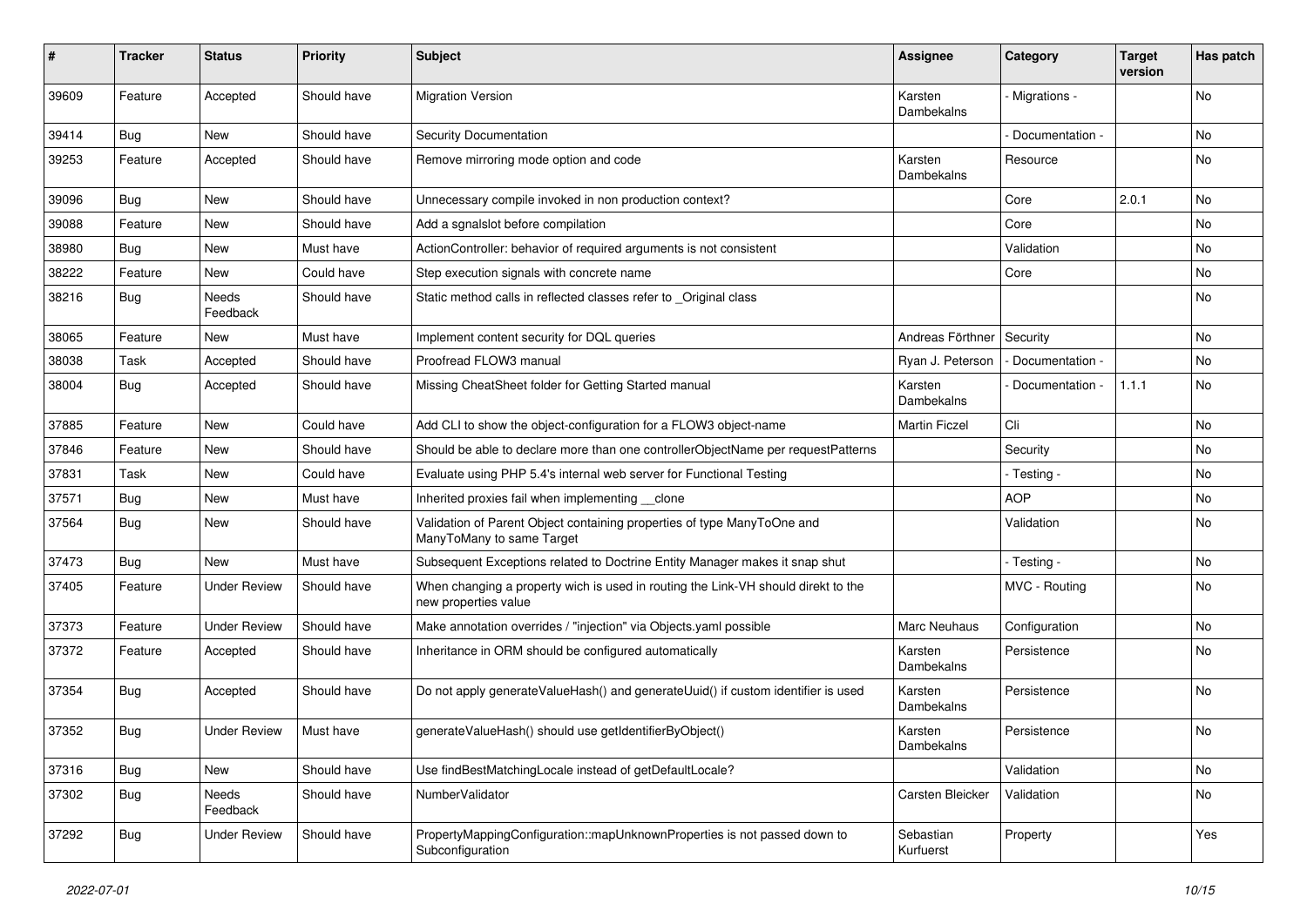| #     | <b>Tracker</b>   | <b>Status</b>       | <b>Priority</b> | <b>Subject</b>                                                                                       | <b>Assignee</b>       | Category    | <b>Target</b><br>version | Has patch |
|-------|------------------|---------------------|-----------------|------------------------------------------------------------------------------------------------------|-----------------------|-------------|--------------------------|-----------|
| 37279 | Feature          | <b>New</b>          | Should have     | <b>Request PropertyMapping</b>                                                                       |                       | Property    |                          | No        |
| 37227 | <b>Bug</b>       | On Hold             | Must have       | securityContext->getParty is not available in widget context                                         |                       | Session     |                          | No        |
| 37212 | Feature          | Accepted            | Must have       | Edge Side Includes (ESI)                                                                             | Robert Lemke          | Http        |                          | No        |
| 36955 | Feature          | <b>New</b>          | Should have     | Add type filter to var_dump()                                                                        |                       | Error       |                          | No        |
| 36840 | Task             | Accepted            | Should have     | Improve exception for wrong locales                                                                  | Karsten<br>Dambekalns | 118n        |                          | No        |
| 36804 | <b>Bug</b>       | New                 | Should have     | Orphaned entities within aggregates are not removed                                                  |                       | Persistence |                          | No        |
| 36800 | Task             | Accepted            | Should have     | Streamline Resource object API                                                                       | Robert Lemke          | Resource    |                          | <b>No</b> |
| 36715 | Feature          | Accepted            | Should have     | Make simultaneous use of multiple persistence backends possible                                      | Karsten<br>Dambekalns | Persistence |                          | No        |
| 36634 | Bug              | New                 | Should have     | Reconstituted entities do not have their properties set when initializeObject() is called            |                       |             |                          | No        |
| 36633 | <b>Bug</b>       | <b>New</b>          | Should have     | Reconstituted entities should not have the FLOW3_Persistence_clone property set                      |                       |             |                          | No        |
| 36510 | Feature          | <b>New</b>          | Should have     | <b>Firewall Redirect?</b>                                                                            |                       |             |                          | No        |
| 36509 | Feature          | <b>New</b>          | Should have     | redirectToUri to an uri with acl forces a 403 because of missing csrf token.                         |                       |             |                          | <b>No</b> |
| 36508 | <b>Bug</b>       | New                 | Should have     | AuthenticationProvider Request Patterns                                                              |                       | Security    |                          | No        |
| 36495 | <b>Bug</b>       | New                 | Should have     | HTTP Response is sent before persistence preventing Exceptions to be displayed on<br>redirect        |                       | Persistence |                          | No        |
| 35970 | Task             | <b>New</b>          | Should have     | Improve performance of Utility/Arrays::integerExplode by using array_map                             |                       |             |                          | <b>No</b> |
| 35868 | <b>Bug</b>       | On Hold             | Must have       | Unstable condition in Utility\Environment                                                            | Karsten<br>Dambekalns | Environment |                          | No        |
| 35831 | Bug              | <b>New</b>          | Must have       | Deleting or unpublishing of a resource deletes all published symlinks<br>(Web/_Resources/Persistent) |                       |             |                          | No        |
| 35783 | Feature          | <b>New</b>          | Should have     | Lifecycle method after property mapping                                                              |                       | Object      |                          | No        |
| 35781 | Feature          | New                 | Should have     | Model validation                                                                                     |                       | Validation  |                          | <b>No</b> |
| 35720 | Bug              | <b>New</b>          | Must have       | Access denied Exception for widget links to actions with a policy                                    |                       | Security    |                          | No        |
| 35709 | Task             | <b>New</b>          | Should have     | Implement global Command aliases                                                                     |                       | Cli         |                          | No        |
| 35388 | Feature          | New                 | Could have      | Use the current package as default for translations within controllers                               |                       | 118n        |                          | No        |
| 35083 | <b>Bug</b>       | <b>New</b>          | Should have     | involving SecurityContext in Widget's __wakeup situation leads to an exception                       |                       | Object      |                          | No        |
| 35030 | Feature          | <b>Under Review</b> | Should have     | Dynamic locale detection                                                                             | Karsten<br>Dambekalns | 118n        |                          | No        |
| 34879 | Bug              | Accepted            | Must have       | Proxied object is not update()able                                                                   | Karsten<br>Dambekalns | Persistence |                          | No        |
| 34816 | Feature          | New                 | Should have     | Long text encryption                                                                                 |                       | Security    |                          | No        |
| 34674 | Feature          | Accepted            | Should have     | NotFoundView is not injected in ActionController                                                     | Robert Lemke          | <b>MVC</b>  |                          | No        |
| 34404 | <sub>I</sub> Bug | New                 | Should have     | JsonView transformObject does not respect descendAll configuration                                   |                       |             |                          | No        |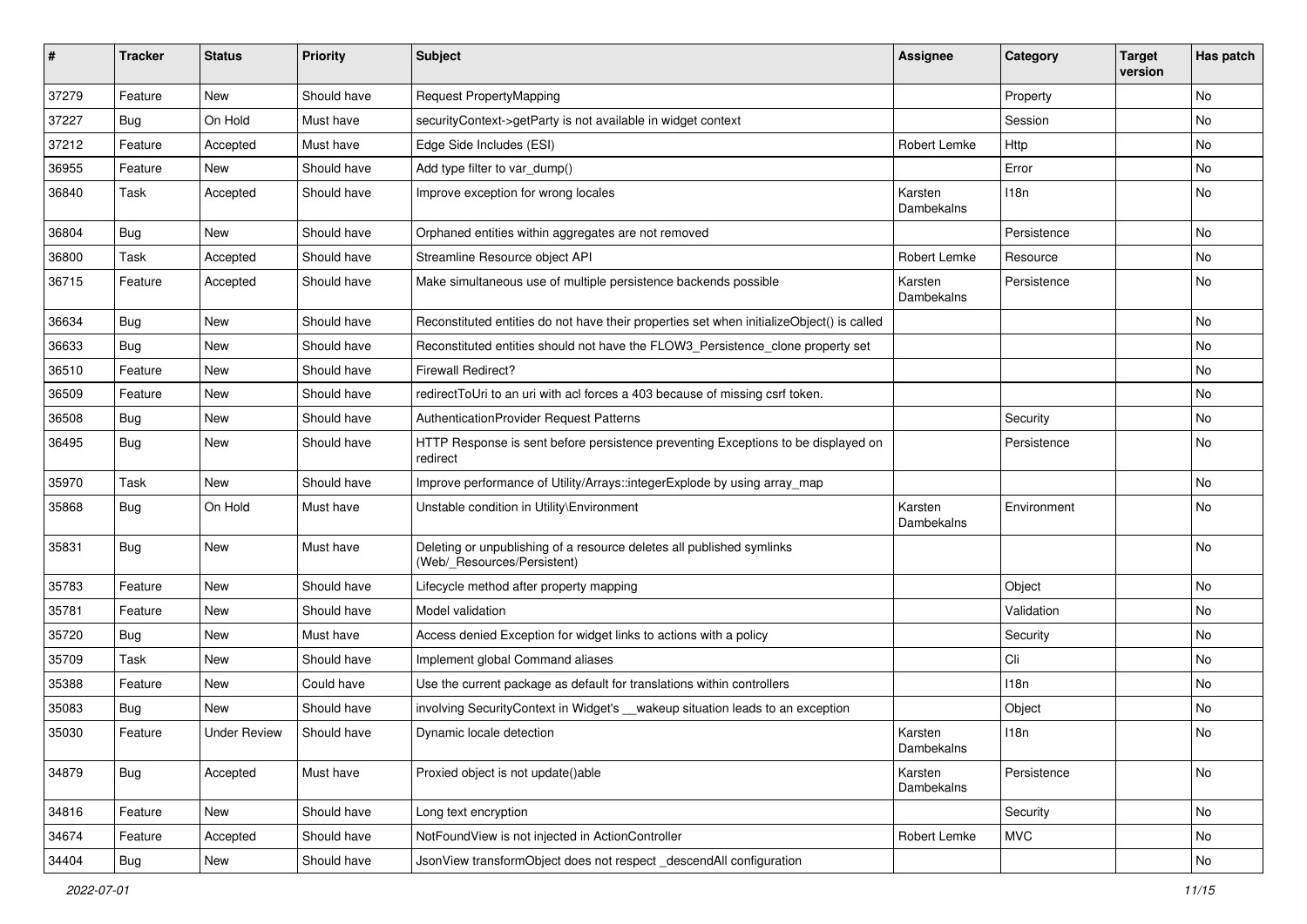| #     | <b>Tracker</b>   | <b>Status</b>            | <b>Priority</b> | <b>Subject</b>                                                                     | <b>Assignee</b>       | Category   | <b>Target</b><br>version | Has patch      |
|-------|------------------|--------------------------|-----------------|------------------------------------------------------------------------------------|-----------------------|------------|--------------------------|----------------|
| 34134 | <b>Bug</b>       | <b>Needs</b><br>Feedback | Should have     | PropertyMapper throws unnecessary exception                                        | Christian Müller      | Property   |                          | Yes            |
| 34133 | Feature          | <b>New</b>               | Could have      | RFC: Handle Semicolons in Path part of URIs as Scoped Path Parameters              |                       | Property   |                          | <b>No</b>      |
| 33937 | Feature          | Accepted                 | Should have     | Convenience method to resolve public "resource://" paths                           | Karsten<br>Dambekalns | Resource   |                          | No             |
| 33710 | Feature          | <b>New</b>               | Should have     | Configuration based on Domain                                                      |                       |            |                          | No             |
| 33587 | Feature          | <b>New</b>               | Should have     | Automatically remove unused Resources                                              |                       | Resource   |                          | <b>No</b>      |
| 33465 | Bug              | <b>New</b>               | Should have     | Some vital commands to recover the system fail when recovery is needed             |                       | Command    |                          | No             |
| 33293 | Bug              | <b>New</b>               | Should have     | Injection to private variable results in injection of the the wrong class          |                       |            |                          | No             |
| 33258 | Major<br>Feature | Accepted                 | Should have     | Implement support for Assetic                                                      |                       |            |                          | No             |
| 33078 | <b>Bug</b>       | <b>New</b>               | Should have     | No Redirect to Login                                                               |                       | Security   |                          | <b>No</b>      |
| 33069 | Task             | <b>New</b>               | Should have     | Make command output sparse, implement generic verbose switch                       |                       | Command    |                          | <b>No</b>      |
| 33055 | Bug              | <b>New</b>               | Must have       | AccessDeniedException instead of WebRedirect                                       |                       | Security   |                          | No             |
| 33049 | Feature          | New                      | Could have      | Allow configuration of context without environment variable (needed for IIS)       |                       | Core       |                          | No             |
| 33024 | <b>Bug</b>       | Accepted                 | Must have       | Exception when validating a float in a Model with the Number validator             | Karsten<br>Dambekalns | 118n       |                          | No             |
| 33018 | Feature          | <b>New</b>               | Should have     | Translator should support override of labels from other packages                   |                       | 118n       |                          | No             |
| 32985 | Feature          | <b>New</b>               | Should have     | Implement Processing Rules when merging numerically-indexed arrays                 |                       | Utility    |                          | N <sub>o</sub> |
| 32873 | Bug              | Accepted                 | Must have       | Value changes for logged in account are not persisted due to session serialization | Karsten<br>Dambekalns |            |                          | No             |
| 32869 | <b>Bug</b>       | <b>New</b>               | Must have       | Security config tokenClass doesnt throw exception if not found the class           |                       | Security   |                          | <b>No</b>      |
| 32707 | Bug              | Accepted                 | Must have       | <b>Bad Bad FileBackend</b>                                                         | Karsten<br>Dambekalns | Cache      | 2.0.1                    | No             |
| 32607 | Feature          | Needs<br>Feedback        | Should have     | Export localized strings for JS consumption                                        | Karsten<br>Dambekalns | 118n       |                          | No             |
| 32574 | <b>Bug</b>       | Accepted                 | Should have     | FLOW3 enters fork bombs when using cgi-fcgi vs cli                                 | Karsten<br>Dambekalns | Core       |                          | No             |
| 32425 | Bug              | Accepted                 | Must have       | IpAddressRange methods not completly implemented                                   | Karsten<br>Dambekalns | Security   |                          | Yes            |
| 32294 | Feature          | <b>New</b>               | Should have     | Lazy initialization of loggers                                                     |                       |            |                          | No             |
| 32106 | Feature          | Accepted                 | Should have     | Support for Object source in PropertyMapper                                        |                       | Property   |                          | Yes            |
| 32105 | Bug              | <b>New</b>               | Must have       | Ignore Validation ignored if ACL is set for this controller action                 |                       | Security   |                          | No             |
| 31500 | <b>Bug</b>       | <b>Under Review</b>      | Must have       | Argument validation for CLI requests is not done                                   | Karsten<br>Dambekalns | Validation |                          | No             |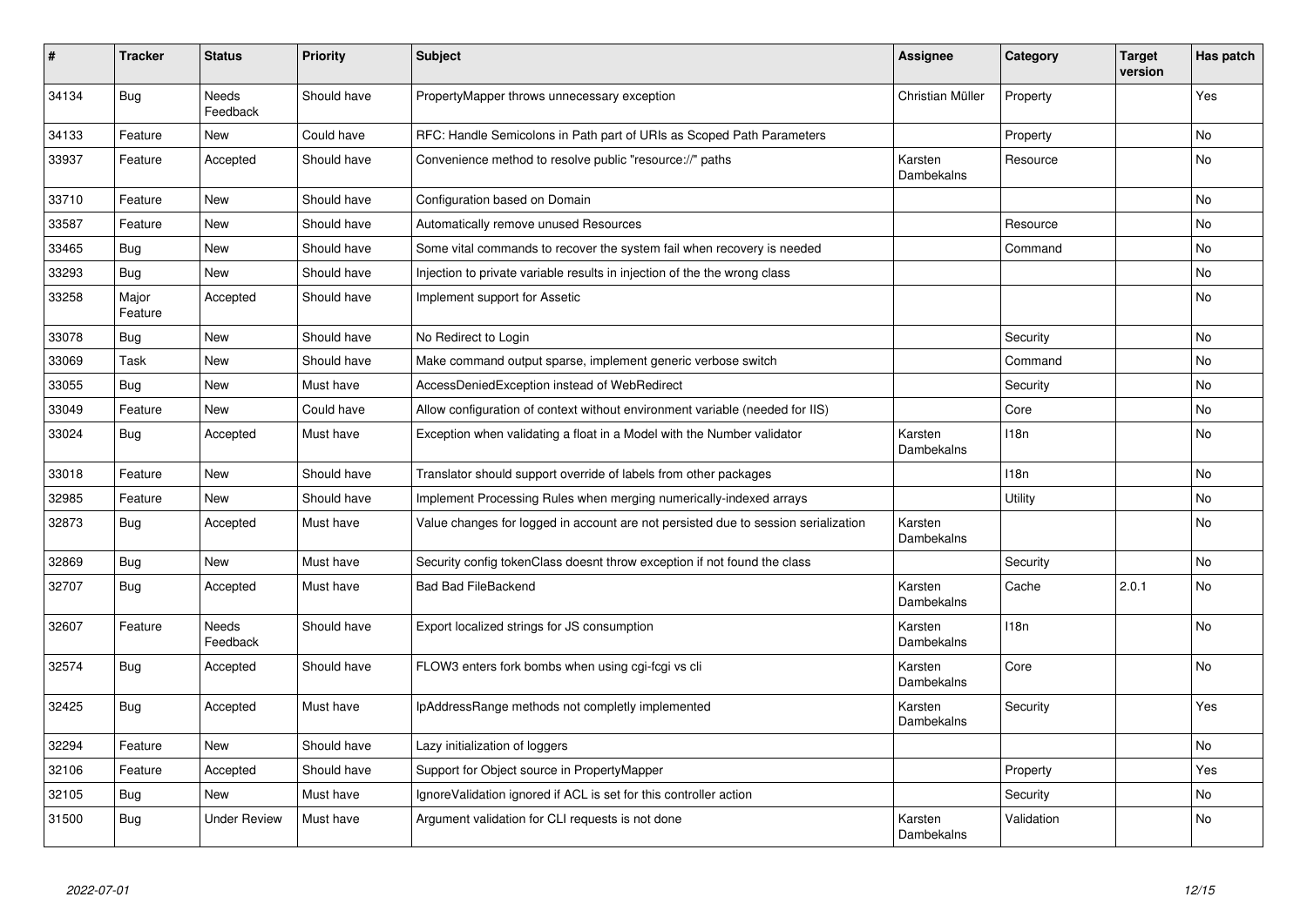| #     | <b>Tracker</b> | <b>Status</b>       | <b>Priority</b> | <b>Subject</b>                                                                                                          | Assignee              | Category        | <b>Target</b><br>version | Has patch |
|-------|----------------|---------------------|-----------------|-------------------------------------------------------------------------------------------------------------------------|-----------------------|-----------------|--------------------------|-----------|
| 31484 | Feature        | Needs<br>Feedback   | Could have      | possibility to modify inner workings of proxy class builder                                                             |                       |                 |                          | No        |
| 31339 | Task           | On Hold             | Could have      | Search                                                                                                                  |                       | Documentation - |                          | No        |
| 31262 | Feature        | <b>New</b>          | Should have     | Named arguments in Objects.yaml for constructor arguments                                                               |                       | Object          |                          | No        |
| 31261 | Feature        | New                 | Should have     | Virtual objects - generate proxy classes for interfaces                                                                 |                       | Object          |                          | No        |
| 31210 | <b>Bug</b>     | New                 | Must have       | constructor of proxy class not compatible with interfaces defening a constructor                                        |                       | Object          |                          | No.       |
| 31002 | Bug            | New                 | Should have     | Generated __ sleep method handles static properties as members.                                                         |                       | Reflection      |                          |           |
| 30933 | Feature        | Needs<br>Feedback   | Should have     | Check for unique constraints on add()                                                                                   | Karsten<br>Dambekalns | Persistence     |                          | <b>No</b> |
| 30890 | Feature        | Accepted            | Should have     | Developer Toolbar                                                                                                       | Christian Müller      | <b>MVC</b>      |                          | No        |
| 30428 | Feature        | New                 | Should have     | Cloning of request arguments                                                                                            |                       | <b>MVC</b>      |                          |           |
| 30425 | <b>Bug</b>     | <b>New</b>          | Should have     | New methods are not updated in Policies during Development                                                              |                       | Security        |                          |           |
| 30424 | <b>Bug</b>     | New                 | Must have       | Forward object arguments with changes                                                                                   |                       | <b>MVC</b>      |                          |           |
| 30423 | Feature        | New                 | Should have     | Rendering template of other action without forward                                                                      |                       | <b>MVC</b>      |                          | No.       |
| 30418 | Feature        | New                 | Should have     | Package bootstrapping following dependencies                                                                            |                       | Core            |                          |           |
| 30258 | Feature        | New                 | Should have     | Support optional package dependencies                                                                                   |                       |                 |                          |           |
| 29972 | Feature        | <b>Under Review</b> | Should have     | Configurable Redirects                                                                                                  | <b>Tim Kandel</b>     | MVC - Routing   |                          | No        |
| 29476 | Feature        | New                 | Should have     | Provider rendering time and query count for request                                                                     |                       |                 |                          |           |
| 29425 | <b>Bug</b>     | New                 | Should have     | Deletion of a blog post with resources fails with FK constraint error                                                   |                       | Persistence     |                          |           |
| 29405 | <b>Bug</b>     | New                 | Must have       | When storing a new entity inside the session, it will be fully serialized instead of just<br>the reference being stored |                       | Session         |                          |           |
| 29387 | Feature        | Needs<br>Feedback   | Should have     | A token with wrong credentials should throw an exception                                                                | Andreas Förthner      | Security        |                          |           |
| 29258 | Feature        | Needs<br>Feedback   | Should have     | Provide a way to override classes by environment                                                                        |                       |                 |                          | No        |
| 29202 | Task           | New                 | Should have     | Provide a Cherokee Server Configuration for FLOW3                                                                       |                       | Documentation - |                          |           |
| 28399 | Feature        | Needs<br>Feedback   | Should have     | Validation message and code should be configurable for bundled validators                                               |                       | Validation      |                          | No.       |
| 28319 | <b>Bug</b>     | Needs<br>Feedback   | Should have     | Access denied will be logged at the wrong location in nested calls                                                      |                       | Security        |                          | No        |
| 28231 | Feature        | New                 | Should have     | Allow output to STDERR for CLI Response                                                                                 |                       | <b>MVC</b>      |                          |           |
| 28136 | Feature        | New                 | Should have     | HTTP Semantics for Transactions and more                                                                                |                       | Persistence     |                          | No        |
| 28074 | Feature        | Needs<br>Feedback   | Should have     | Provide a shell script that installs Phoenix or FLOW3 from git                                                          | Markus Bucher         |                 |                          | No        |
| 28052 | Feature        | On Hold             | Should have     | Possibility to enable or disable accounts                                                                               | Julian Kleinhans      | Security        |                          | No        |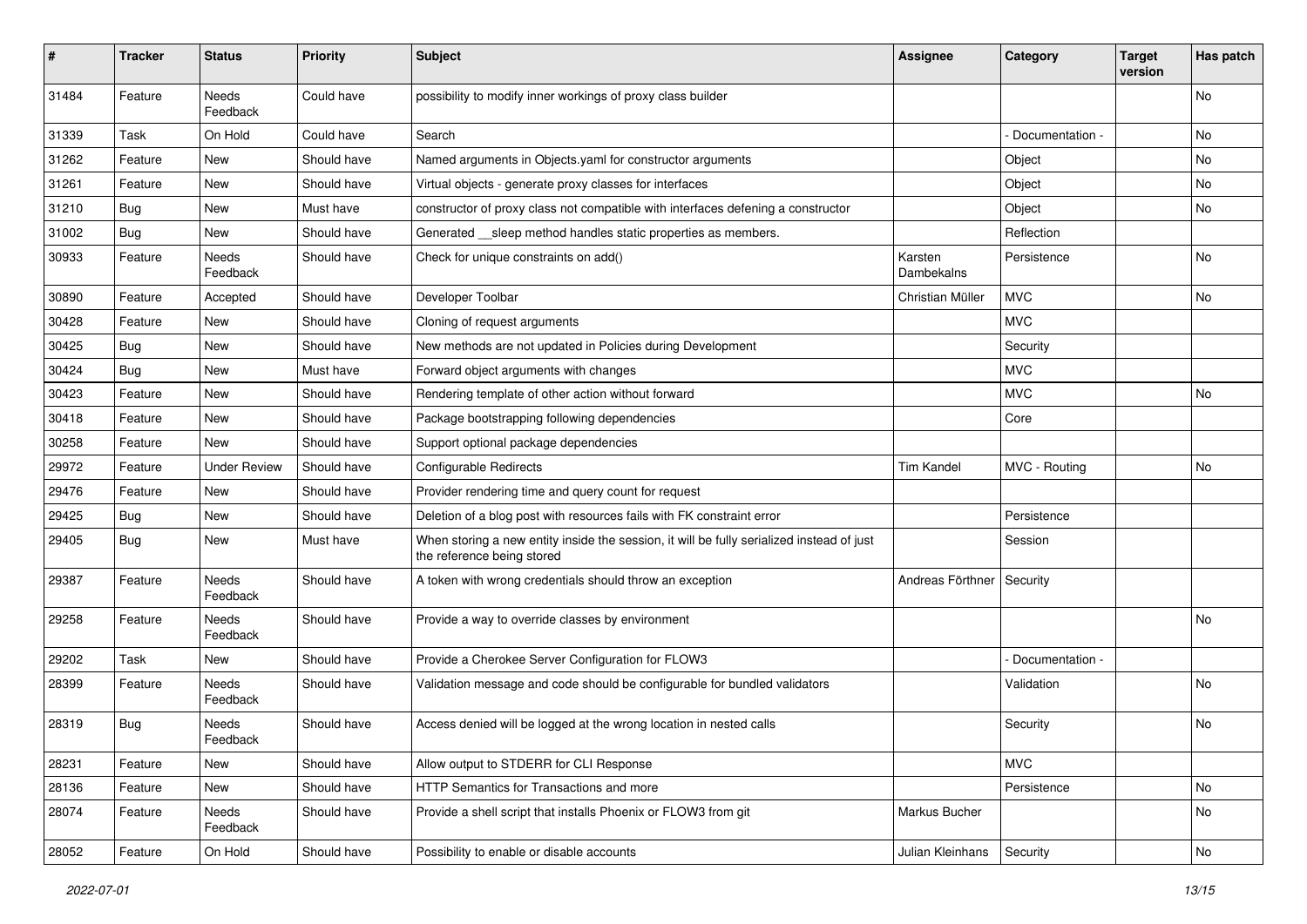| #     | <b>Tracker</b> | <b>Status</b>            | <b>Priority</b> | Subject                                                                                                                                                 | <b>Assignee</b>       | Category        | <b>Target</b><br>version | Has patch |
|-------|----------------|--------------------------|-----------------|---------------------------------------------------------------------------------------------------------------------------------------------------------|-----------------------|-----------------|--------------------------|-----------|
| 28016 | <b>Bug</b>     | Needs<br>Feedback        | Should have     | Cascade remove of cleared ArrayCollection                                                                                                               | Karsten<br>Dambekalns | Persistence     |                          | No        |
| 27798 | <b>Bug</b>     | Accepted                 | Must have       | CSRF protection not working for forms in a plugin                                                                                                       |                       | Security        | 2.0.1                    | No        |
| 27721 | <b>Bug</b>     | Needs<br>Feedback        | Should have     | Permissions of uploaded resources not correct                                                                                                           | Karsten<br>Dambekalns | Resource        |                          | No        |
| 27561 | Task           | Accepted                 | Could have      | Complete documentation                                                                                                                                  |                       | Documentation - |                          | <b>No</b> |
| 27379 | <b>Bug</b>     | Needs<br>Feedback        | Must have       | add check to clear the database at tearDown in testing                                                                                                  |                       |                 |                          | No        |
| 27322 | Feature        | On Hold                  | Should have     | Add support for Appserver-in-PHP, which could result in much faster executions.                                                                         | Christopher<br>Hlubek |                 |                          | No        |
| 27088 | <b>Bug</b>     | On Hold                  | Should have     | initializeObject() is called too early when reconstructing entities                                                                                     |                       | Object          |                          | No        |
| 27045 | Bug            | <b>New</b>               | Should have     | Introduced properties are not available in the reflection service during a compile run                                                                  |                       | <b>AOP</b>      |                          |           |
| 26986 | Feature        | Accepted                 | Should have     | Debug toolbar                                                                                                                                           | Christian Müller      |                 |                          | <b>No</b> |
| 26943 | Feature        | <b>Needs</b><br>Feedback | Should have     | Add i18n support to domain models                                                                                                                       | Karsten<br>Dambekalns | 118n            |                          | No        |
| 26767 | Feature        | New                      | Should have     | Reflection method to get a method return type and documentation                                                                                         |                       | Reflection      |                          |           |
| 26765 | Feature        | Accepted                 | Should have     | Support class schema features for every reflected class                                                                                                 | Karsten<br>Dambekalns | Reflection      |                          | No        |
| 26745 | Feature        | <b>New</b>               | Should have     | MVC should know about entities lying in the session                                                                                                     |                       | <b>MVC</b>      |                          | <b>No</b> |
| 25988 | Bug            | New                      | Should have     | Useless proxies are built for some classes                                                                                                              |                       | Object          |                          |           |
| 25907 | Task           | New                      | Should have     | Referrer should only contain the URI of the previous request                                                                                            |                       | <b>MVC</b>      |                          |           |
| 13559 | <b>Bug</b>     | Accepted                 | Should have     | ObjectSerializer failes with persistent objects within arrays                                                                                           | Karsten<br>Dambekalns | Persistence     |                          | No        |
| 11039 | Bug            | Needs<br>Feedback        | Must have       | Static object container injects properties to result of factory object                                                                                  |                       |                 |                          | No        |
| 10678 | <b>Bug</b>     | New                      | Must have       | ReflectionService doesn't reflect methods of child classes correctly when they get<br>reflected before their parent class in the initialization process |                       | Reflection      |                          |           |
| 9968  | Feature        | New                      | Should have     | Promote security publishing configuration automatically when persisting models                                                                          | Andreas Förthner      | Security        |                          |           |
| 9861  | Feature        | Needs<br>Feedback        | Should have     | Leave logging up and running as long as possible                                                                                                        |                       | Log             |                          | <b>No</b> |
| 9537  | Feature        | New                      | Should have     | Query criterions should be able to compare whole objects                                                                                                |                       | Persistence     |                          |           |
| 9313  | Feature        | New                      | Should have     | Support for currencies                                                                                                                                  |                       | 118n            |                          | No        |
| 8981  | Feature        | New                      | Could have      | Security/Performance: Provide Webserver Configuration file for common webservers -<br>do not use .htaccess                                              |                       |                 |                          |           |
| 8923  | Task           | <b>Under Review</b>      | Could have      | Provide a Nginx Server Configuration for FLOW3                                                                                                          | Christian Müller      | Documentation - | 1.1.1                    | No        |
| 8464  | Feature        | New                      | Should have     | Write settings using the ConfigurationManager                                                                                                           |                       | Configuration   |                          | No        |